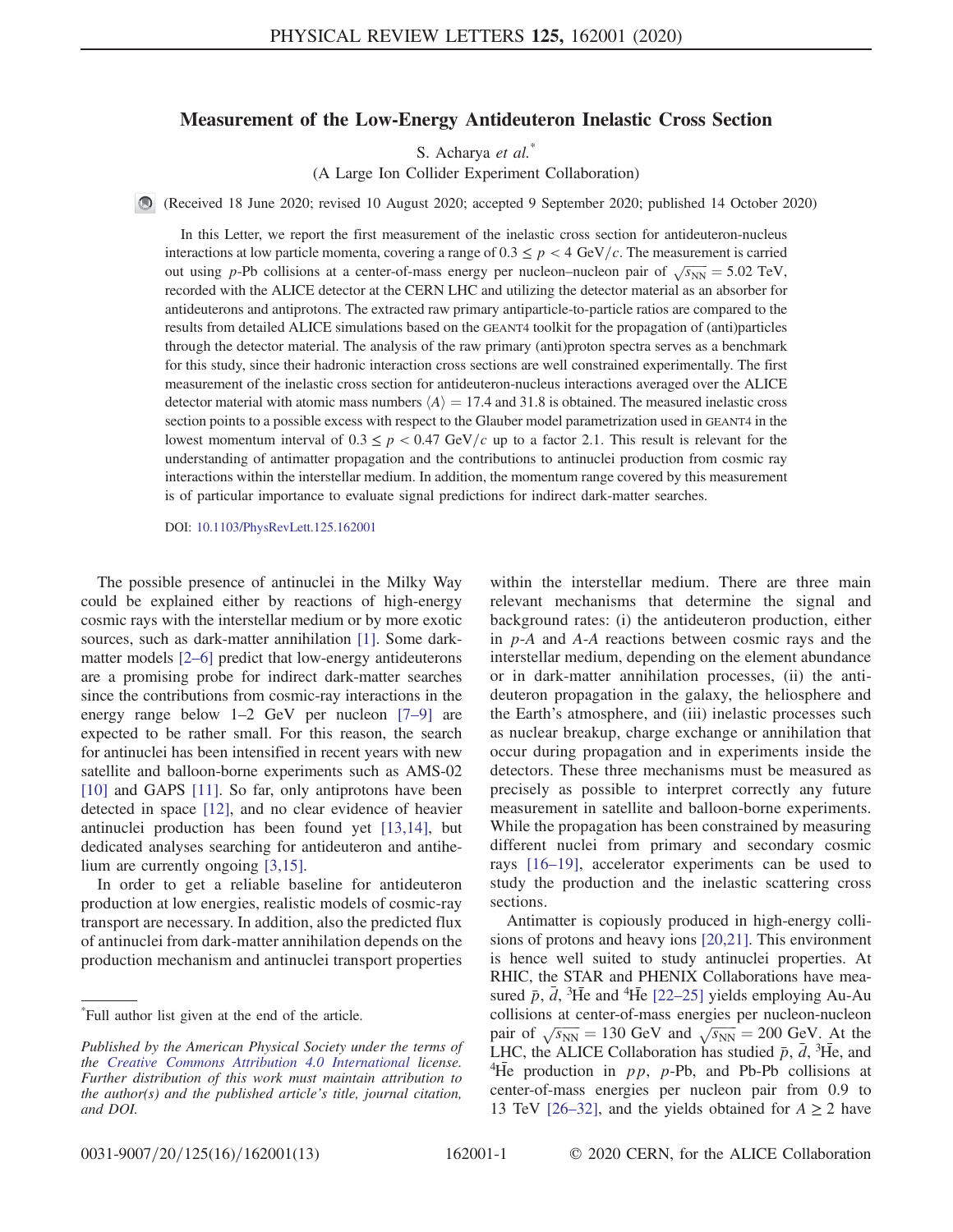been interpreted by means of coalescence or statistical hadronization models [\[33](#page-6-2)–36]. The LHC measurements combined with different coalescence models have been employed to estimate the antideuteron and antihelium flux from cosmic-ray interactions measurable by the AMS-02 and GAPS experiments [\[15,37](#page-5-10)–39]. Since the inelastic cross sections for antinuclei-nuclei interactions are measured precisely only for  $\bar{p}$  but barely known for heavier antinuclei, all the available calculations rely on poorly constrained parametrizations. For antideuterons, the inelastic cross sections have been measured for several materials only for two momentum values,  $p = 13.3$  GeV/c [\[40\]](#page-6-3) and  $p = 25$  GeV/c [\[41\].](#page-6-4) However, the low-momentum range accessible by ALICE ( $p \leq 5$  GeV/c) remains unexplored. For antihelium, no measurement of inelastic cross sections is available.

In this Letter, we present a method to evaluate the inelastic cross section of antinuclei based on the measurement of raw reconstructed antiparticle-to-particle ratios. Using ratios instead of individual particle yields allows us to extract the antideuteron and antiproton cross sections independently from their production cross sections and for a broad momentum range. We report the first measurement of the inelastic cross section for antideuteron-nucleus interactions in the momentum range of  $0.3 \leq p < 4$  GeV/c. The results presented are based on data collected during the 2016 p-Pb LHC run at  $\sqrt{s_{NN}}$  = 5.02 TeV. The performance of the ALICE detector and the description of its subsystems can be found in [\[42,43\]](#page-6-5). Collision events are selected by using the information from the V0 detector, which consists of two plastic scintillator arrays located on both sides of the interaction point at forward and backward pseudorapidities. A simultaneous signal in both arrays was used as a minimum-bias (MB) trigger. In total, about  $600 \times 10^6$  MB events are selected for further analysis, which correspond to an integrated luminosity of  $\mathcal{L}_{int}^{MB} = 287 \ \mu b^{-1}$ , with a relative uncertainty of 3.7% [\[44\]](#page-6-6).

The charged-particle tracks are reconstructed in the ALICE central barrel with the inner tracking system (ITS) and the time projection chamber (TPC), which are located within a solenoid that provides a homogeneous magnetic field of 0.5 T in the direction of the beam axis. The ITS consists of six cylindrical layers of silicon detectors located at radial distances from the beam axis between 3.9 cm and 43 cm. The TPC extends radially from  $r = 85$  cm to  $r = 247$  cm, is 5 m long, and was filled with an  $Ar$ - $CO<sub>2</sub>$  gas mixture during the 2016 data taking period. These two subsystems provide full azimuthal coverage for charged-particle trajectories in the pseudorapidity range  $|\eta_{\rm lab}|$  < 0.8. The selected tracks must fulfill basic quality criteria established in antinuclei analyses in  $p$ -Pb collisions [\[31\]](#page-6-7). These criteria guarantee a resolution of about 2% on the momentum reconstructed at the primary vertex  $(p_{\text{primary}})$  in this analysis.

The TPC is also used for the particle identification (PID) of (anti)protons and (anti)deuterons via their specific energy loss  $dE/dx$  in the gas volume, with a resolution of about 5% [\[45\].](#page-6-8) The  $n(\sigma_i^{\text{TPC}})$  variable represents the PID response in the TPC expressed in terms of the deviation between the measured and expected  $dE/dx$  for a particle species *i*, normalized by the detector resolution  $\sigma$ . The expected  $dE/dx$  is computed with a parametrized Bethe-Bloch curve [\[43\]](#page-6-9). (Anti)protons and (anti)deuterons are selected by applying the selection criterion  $|n(\sigma_i^{\text{TPC}})| < 3$ . This selection is sufficient to obtain a purity close to 100% for (anti)protons and (anti)deuterons in the momentum range below 0.7 GeV/c and 1.4 GeV/c, respectively. For the momentum range above  $0.7 \text{ GeV}/c$  for (anti)protons and 0.9 GeV/ $c$  for (anti)deuterons, the PID is complemented by the time-of-flight (TOF) system, consisting of multigap resistive plate chambers. (Anti)proton and (anti) deuteron candidates selected in the TPC are matched to TOF hits, and fits to the squared-mass distributions are performed for different momentum intervals [\[31\]](#page-6-7). The PID purity in all momentum intervals is found to be higher than 88% and 47% for the (anti)proton and (anti)deuteron samples, respectively. The background is subtracted from the squared-mass spectra with a two-component fit [\[31\]](#page-6-7).

The determination of the inelastic cross section requires precise knowledge of the ALICE detector material. The MC parametrization of the ALICE material budget up to the outer TPC vessel was validated with photon conversion analyses within a precision of ∼4.5% [\[43\]](#page-6-9), and it is shown in the Supplemental Material [\[46\]](#page-6-10) The ALICE detector material from the primary interaction point up to the TOF has an average atomic number of  $\langle Z \rangle = 14.8$  and a mass number of  $\langle A \rangle = 31.8$ . For the detector material up to the middle of the TPC, these values amount to  $\langle Z \rangle = 8.5$  and  $\langle A \rangle = 17.4$ . These values have been obtained by weighing the contribution from different materials with their density times the length crossed by particles.

The selected (anti)proton and deuteron candidates include a substantial amount of background from secondary (anti)particles that originate from weak decays of hyperons or from spallation reactions in the detector material. Following the procedure described in [\[26,47,48\]](#page-6-1), the contribution from secondary (anti)particles is subtracted by performing a fit to the distribution of the measured distance of closest approach (DCA) of track candidates to the primary vertex with templates from Monte Carlo (MC) simulations. In contrast to secondary particles, primary particles point back to the primary vertex; hence, a distinct structure peaked at zero in the DCA distribution characterizes the primary particles. Secondary particles correspond to a flat DCA distribution, and their contribution can therefore be separated [\[26,28\]](#page-6-1). The fraction of secondary (anti)protons is found to be around 20% in the lowest momentum interval analyzed  $(0.3 \le p_{\text{primary}} < 0.4 \text{ GeV}/c)$  and decreases monotonically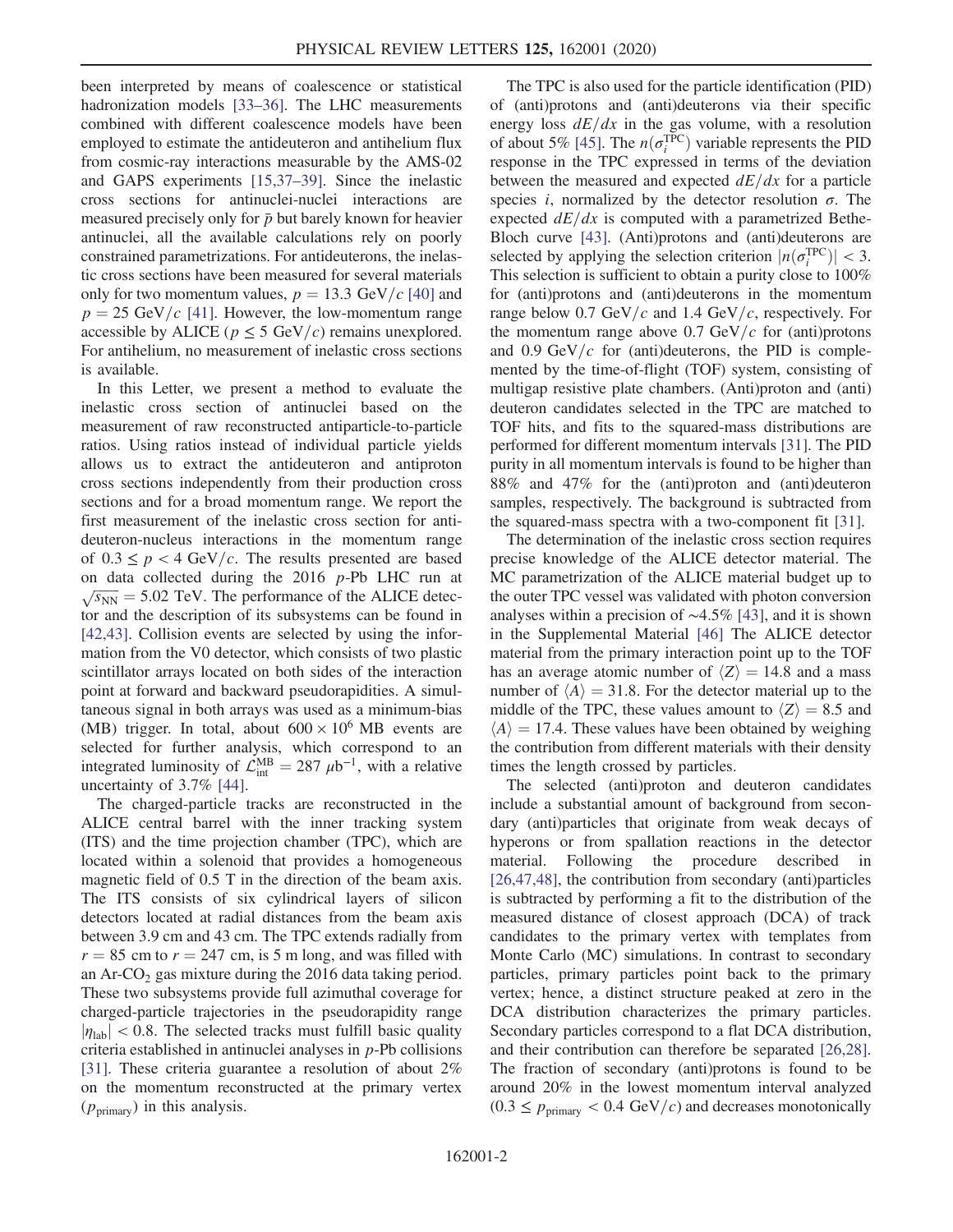down to ∼1.5% at high momenta. The main contribution of secondary (anti)protons stems from weak decays. For deuterons, the dominant contribution of secondary particles comes from spallation processes in the detector material that lead to the ejection of fragments such as protons, neutrons, or deuterons. The fraction of secondary deuterons is found to be 23.5% in the lowest momentum interval  $(0.5 \le p_{\text{primary}} < 0.6 \text{ GeV}/c)$  and to decrease exponentially to negligible values at  $p_{\text{primary}} \sim 1.4 \text{ GeV}/c$ . For antiprotons and antideuterons, the contribution from spallation processes is absent. The feed down from weak decays of hyperons and hypernuclei has a negligible impact on the measured ratios [\[31,47,49\].](#page-6-7) Hence, the antideuteron sample is composed entirely from primaries. The total number of selected candidates amounts to  $7.57 \times 10^7$  protons,  $6.52 \times 10^7$  antiprotons,  $2.52 \times 10^5$  deuterons, and  $1.98 \times$ 105 antideuterons. The momentum spectra are corrected for the background from secondary particles but not for the detector efficiency or losses of (anti)particles in the detector material, so they are referred to as raw primary spectra.

Figure [1](#page-2-0) shows the  $\bar{p}/p$  and  $\bar{d}/d$  ratios as a function of  $p_{\text{primary}}$ . The systematic uncertainties due to tracking, particle identification, and contribution from secondaries are considered, and the total uncertainty is obtained as the quadratic sum of the individual contributions. It increases from  $1\%$  (2%) at low momentum up to 2% (6%) in the high-momentum region for  $\bar{p}/p$  ( $\bar{d}/d$ ). The uncertainty on the primordial antimatter-to-matter ratio produced in collisions is considered as a global uncertainty. The primordial  $\bar{p}/p$  ratio 0.984  $\pm$  0.015 is extrapolated from available measurements [\[47,48\],](#page-6-11) and, under the assumption that the (anti)deuteron yield is proportional to the squared yield of (anti)protons [\[50,51\],](#page-6-12) the primary  $d/d$  ratio amounts to  $0.968 \pm 0.030$ . These values are used as an input for detailed MC simulations based on the GEANT4 toolkit for the propagation of (anti)particles through the detector material [\[52\]](#page-6-13). For the description of antinucleus–nucleus inelastic cross sections, GEANT4 relies on a Glauber calculation convoluted with a MC averaging method [\[53\]](#page-6-14). Figure [1](#page-2-0) shows that the GEANT4 -based simulations are able to describe the  $\bar{p}/p$  ratio and are in qualitative agreement with the data for the  $\overline{d}/d$  ratio.

The sensitivity of the antiparticle-to-particle ratios to the modifications of elastic and inelastic cross sections was benchmarked with the  $\bar{p}/p$  measurement. The (anti)proton cross sections have been measured by various experiments [\[54](#page-6-15)–60], and the results are described well by the GEANT4 parametrization. The blue boxes in Fig. [2](#page-3-0) indicate the  $\pm 1\sigma$ limits for the measured  $\bar{p}/p$  ratio, where  $1\sigma$  corresponds to the quadratic sum of statistical, systematic, and global uncertainties. The green and magenta bands show the simulated ratios with a variation of  $\pm 25\%$  of the inelastic antiproton cross section along with the simulations using a default cross section (gray band). Only a variation of the total inelastic cross section has been carried out. The widths of the bands correspond to a quadratic sum of the contributions from two additional variations: (i) the elastic cross sections of protons and antiprotons are changed independently by  $\pm 20\%$ , which leads to  $\lesssim 1.5\%$  modification of the ratio, and (ii) the inelastic proton-nucleus cross section is varied by 3.5%, which is the uncertainty of the GEANT4 parametrizations obtained from fits of the experimental data for this cross section. This variation

<span id="page-2-0"></span>

FIG. 1. Raw primary  $\bar{p}/p$  (left) and  $\bar{d}/d$  (right) ratios as a function of the momentum  $p_{\text{primary}}$ . Experimental data are shown in blue, and the statistical and systematic uncertainties are shown as vertical bars and boxes. The results from ALICE MC simulations based on GEANT4 using the FTFP\_INCLXX\_EMV physics list are shown in black. The width of the MC band represents the statistical uncertainty of the simulation. The global uncertainty due to the primordial ratio (1.5% for  $\bar{p}/p$  and 3% for  $\bar{d}/d$ ) is not shown in the top panels. The bottom panels display the ratios of experimental data to MC simulations with statistical, systematic and global uncertainties added in quadrature.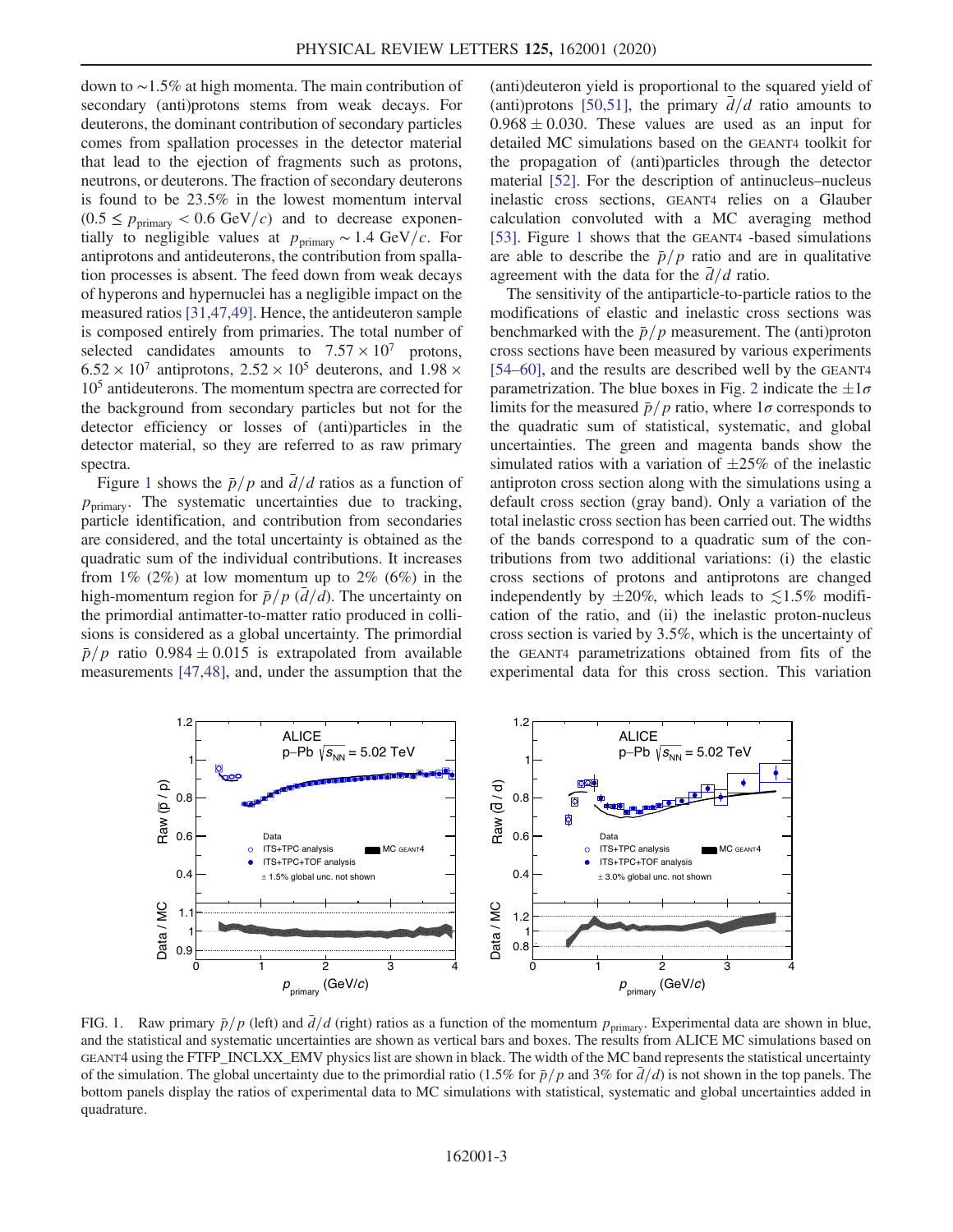<span id="page-3-0"></span>

FIG. 2. Raw primary  $\bar{p}/p$  ratio as a function of momentum. Blue boxes indicate  $\pm 1\sigma$  experimental limits. The results from MC simulations with varied  $\sigma_{\text{inel}}(\bar{p})$  are shown as green and magenta bands, and the gray band corresponds to the results with default  $\sigma_{\text{inel}}(\bar{p})$ . The uncertainties on MC results include the variations of elastic cross sections and the variation of  $\sigma_{\text{inel}}(p)$ .

yields a modification of about 0.5% in the ratio. These systematic checks demonstrate that the antiparticle-toparticle ratio is mainly sensitive to the variation of the inelastic cross sections and can therefore be used to measure the antideuteron inelastic cross section.

Extending this recipe, an iterative and momentumdependent variation of  $\sigma_{\text{inel}}(\bar{p})$  within the GEANT4 simulations was carried out to obtain  $\bar{p}/p$  ratios that correspond to the  $\pm 1\sigma$  and  $\pm 2\sigma$  experimental limits. The resulting  $\pm 1\sigma$ and  $\pm 2\sigma$  limits for  $\sigma_{\text{inel}}(\bar{p})$  are presented in panels (a) and (b) of Fig. [3](#page-3-1) together with standard GEANT4 parametrizations. Panel (a) refers to the  $ITS + TPC$  analysis and hence, corresponds to the inelastic interaction with nuclei that have average charge and mass number  $\langle Z \rangle = 8.5$  and  $\langle A \rangle = 17.4$ ; panel (b) refers to the analysis additionally employing the TOF and corresponds to  $\langle Z \rangle = 14.8$  and  $\langle A \rangle = 31.8$  $\langle A \rangle = 31.8$  $\langle A \rangle = 31.8$ . The inelastic cross sections shown in Fig. 3 are estimated as a function of the momentum  $p$  at which the inelastic interaction occurs. Because of the continuous energy loss of the particle inside the detector material, this momentum is lower than  $p_{\text{primary}}$  reconstructed at the primary vertex. The corresponding correction is estimated using MC simulations by looking at the average values of the annihilation momentum distribution in each  $p_{\text{primary}}$ interval. The RMS of the distributions is then propagated to the uncertainty of the cross section measurement. The minimum momentum reconstructed at the primary vertex

<span id="page-3-1"></span>

FIG. 3. Inelastic interaction cross section for antiprotons and antideuterons on an average material element of the ALICE detector as a function of the momentum  $p$ , at which the interaction occurs. The top row shows the results for antiprotons, the bottom row for antideuterons, and the results from the ITS + TPC (ITS + TPC + TOF) analysis are shown on the left (right). Dashed black lines represent the GEANT4 parametrizations for antinuclei, and full gray lines show the parametrizations for protons and deuterons. The experimental data points are shown connected by solid black lines, with green and orange bands corresponding to  $\pm 1$  and  $\pm 2\sigma$ constraints from the raw primary ratios.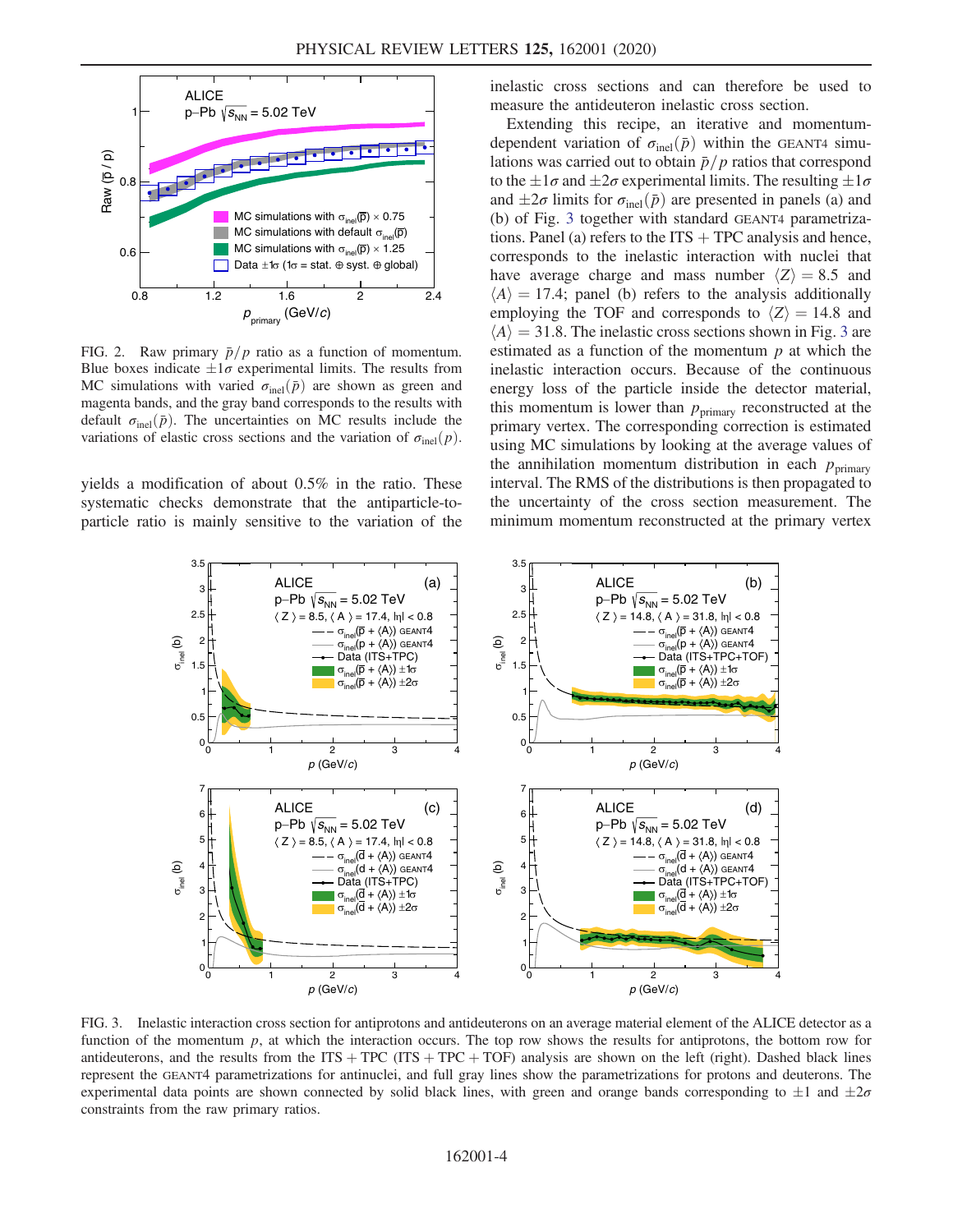amounts to  $p_{\text{primary}} = 0.3 \text{ GeV}/c$  for antiprotons and to  $p_{\text{primary}} = 0.5 \text{ GeV}/c$  for antideuterons, and the energyloss correction transforms these values to  $p = 0.18 \text{ GeV}/c$ and  $p = 0.3 \text{ GeV}/c$ , correspondingly. For momenta  $p > 0.7$  GeV/c, the antiproton inelastic cross section is found to be in good agreement with the GEANT4 parametrizations, which, in turn, describe well the existing experimental data [\[53\]](#page-6-14). Thus, these results validate the analysis procedure, which then can be applied to (anti) deuterons.

In contrast to antideuterons, the deuteron inelastic cross section was measured on several materials at various momenta [\[61,62\]](#page-7-0), and the data are well described by GEANT4 parametrizations. The antideuteron inelastic cross section can therefore be constrained via the comparison of the experimental  $\overline{d}/d$  ratio and the GEANT4 -based MC simulations with  $\sigma_{\text{inel}}(\bar{d})$  varied in a similar way as for antiprotons. For this purpose, the same uncertainties are considered: (i) the variation of elastic cross sections of (anti)deuterons by  $\pm 20\%$  that results in  $\leq 2\%$  deviation for the ratio, (ii) the variation of the inelastic deuteron cross section by 7% that corresponds to the precision of GEANT4 parametrizations ( $\lesssim$ 1% uncertainty), and (iii) the uncertainty from the primordial  $d/d$  ratio (3.0%).

The resulting upper and lower limits on  $\sigma_{\text{inel}}(\bar{d})$ for targets with  $\langle Z \rangle = 8.5$ ,  $\langle A \rangle = 17.4$ , and  $\langle Z \rangle = 14.8$ ,  $\langle A \rangle = 31.8$  $\langle A \rangle = 31.8$  $\langle A \rangle = 31.8$  are shown in panels (c) and (d) of Fig. 3, respectively. The extracted inelastic cross sections presented here include all inelastic antideuteron processes where the antideuteron is destroyed and represent the first measurement in this low-momentum range.

While the measured  $\sigma_{\text{inel}}(\bar{d})$  is found to be in agreement with the GEANT4 implementation within the  $0.9 \le p <$ 4.0 GeV/ $c$  momentum range, it rises faster than the simulated parametrization in the momentum range  $0.3 \leq p < 0.9$  GeV/c, reaching a maximal discrepancy of a factor 2.1 in the interval of  $0.3 \leq p < 0.47$  GeV/c.

These measurements can now help to better understand the antideuteron inelastic processes at low momenta and to improve the parametrization of the inelastic cross section used in GEANT4. Additionally, these results are now available for models of the propagation of antideuterons within the interstellar medium [\[3,7,38\]](#page-5-7) and will impact the flux expectations at low momentum near Earth.

In summary, we have shown how the ALICE detector can be used as an absorber to study the antinuclei inelastic scattering cross section on detector material. The antiparticle-to-particle ratios method was validated using (anti)protons, and the sensitivity of the ratio to the variation of the inelastic cross section was demonstrated. In this way, the first measurement of the inelastic scattering cross section of antideuterons was performed on an effective target with mean charge number  $\langle Z \rangle = 8.5$ and mass number  $\langle A \rangle = 17.4$  in the momentum range  $0.3 \le p < 0.9$  GeV/c, and with  $\langle Z \rangle = 14.8$  and

 $\langle A \rangle = 31.8$  in  $0.9 \le p < 4.0$  GeV/c. These cross sections can now be used in propagation models of antideuterons within the interstellar medium for dark-matter searches. Future studies of high-statistics pp, p-Pb, and Pb-Pb data collected during the second (2015–2018) and third (scheduled to start in 2021) LHC run campaigns should allow the measurement of inelastic cross sections of heavier antinuclei such as <sup>3</sup>He, and <sup>4</sup>He in a similar way and the improvement of the current antideuteron results.

The ALICE Collaboration would like to thank all its engineers and technicians for their invaluable contributions to the construction of the experiment and the CERN accelerator teams for the outstanding performance of the LHC complex. The ALICE Collaboration gratefully acknowledges the resources and support provided by all Grid centres and the Worldwide LHC Computing Grid (WLCG) Collaboration. The ALICE Collaboration acknowledges the following funding agencies for their support in building and running the ALICE detector: A. I. Alikhanyan National Science Laboratory (Yerevan Physics Institute) Foundation (ANSL), State Committee of Science and World Federation of Scientists (WFS), Armenia; Austrian Academy of Sciences, Austrian Science Fund (FWF): [M 2467-N36], and Nationalstiftung für Forschung, Technologie und Entwicklung, Austria; Ministry of Communications and High Technologies, National Nuclear Research Center, Azerbaijan; Conselho Nacional de Desenvolvimento Científico e Tecnológico (CNPq), Financiadora de Estudos e Projetos (Finep), Fundação de Amparo à Pesquisa do Estado de São Paulo (FAPESP) and Universidade Federal do Rio Grande do Sul (UFRGS), Brazil; Ministry of Education of China (MOEC), Ministry of Science & Technology of China (MSTC) and National Natural Science Foundation of China (NSFC), China; Ministry of Science and Education and Croatian Science Foundation, Croatia; Centro de Aplicaciones Tecnológicas y Desarrollo Nuclear (CEADEN), Cubaenergía, Cuba; Ministry of Education, Youth and Sports of the Czech Republic, Czech Republic; The Danish Council for Independent Research | Natural Sciences, the VILLUM FONDEN and Danish National Research Foundation (DNRF), Denmark; Helsinki Institute of Physics (HIP), Finland; Commissariat `a l'Energie Atomique (CEA) and Institut National de Physique Nucléaire et de Physique des Particules (IN2P3) and Centre National de la Recherche Scientifique (CNRS), France; Bundesministerium für Bildung und Forschung (BMBF) and GSI Helmholtzzentrum für Schwerionenforschung GmbH, Germany; General Secretariat for Research and Technology, Ministry of Education, Research and Religions, Greece; National Research, Development and Innovation Office, Hungary; Department of Atomic Energy Government of India (DAE), Department of Science and Technology,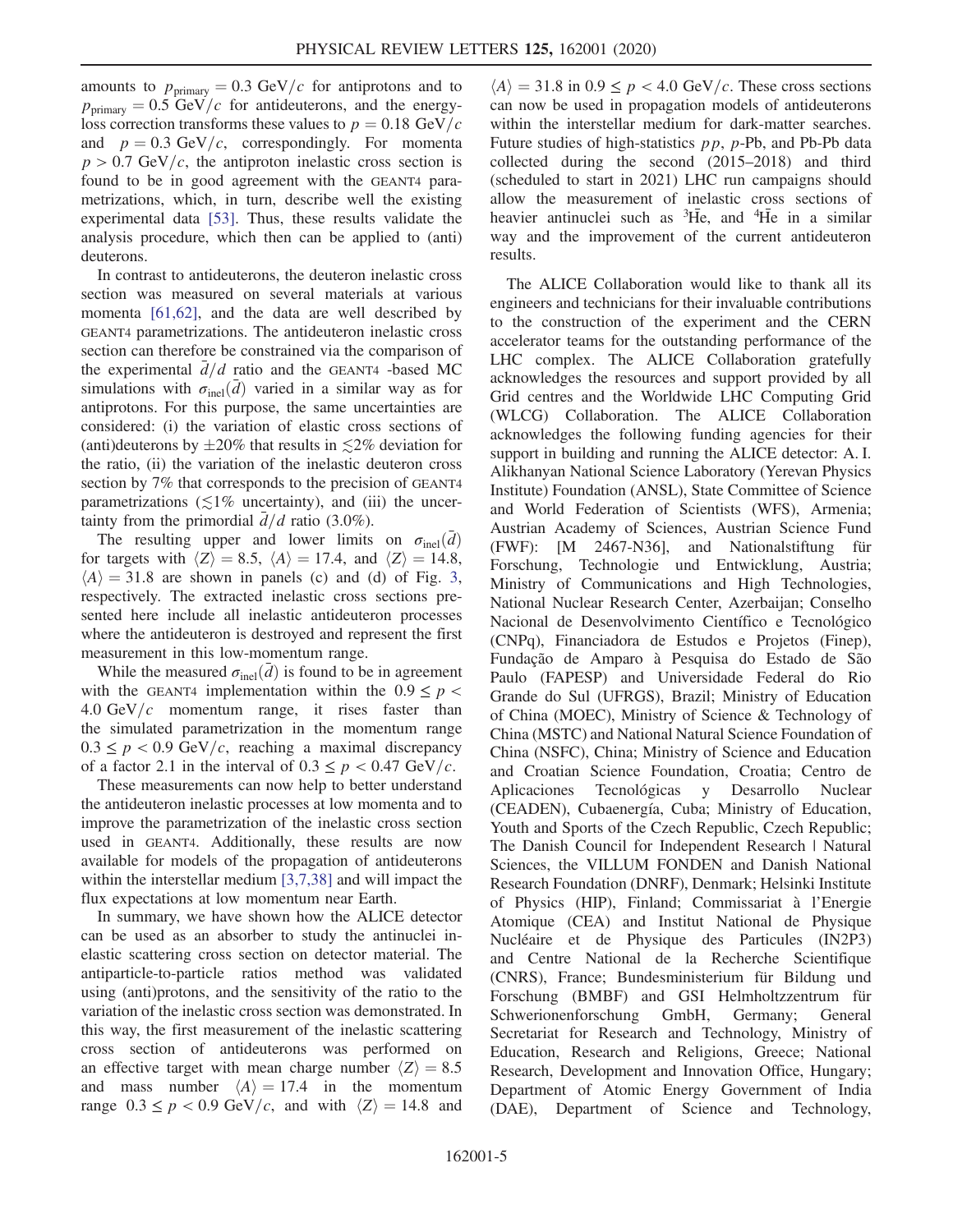Government of India (DST), University Grants Commission, Government of India (UGC) and Council of Scientific and Industrial Research (CSIR), India; Indonesian Institute of Science, Indonesia; Centro Fermi —Museo Storico della Fisica e Centro Studi e Ricerche Enrico Fermi and Istituto Nazionale di Fisica Nucleare (INFN), Italy; Institute for Innovative Science and Technology, Nagasaki Institute of Applied Science (IIST), Japanese Ministry of Education, Culture, Sports, Science and Technology (MEXT) and Japan Society for the Promotion of Science (JSPS) KAKENHI, Japan; Consejo Nacional de Ciencia (CONACYT) y Tecnología, through Fondo de Cooperación Internacional en Ciencia y Tecnología (FONCICYT) and Dirección General de Asuntos del Personal Academico (DGAPA), Mexico; Nederlandse Organisatie voor Wetenschappelijk Onderzoek (NWO), Netherlands; The Research Council of Norway, Norway; Commission on Science and Technology for Sustainable Development in the South (COMSATS), Pakistan; Pontificia Universidad Católica del Perú, Peru; Ministry of Science and Higher Education, National Science Centre and WUT ID-UB, Poland; Korea Institute of Science and Technology Information and National Research Foundation of Korea (NRF), Republic of Korea; Ministry of Education and Scientific Research, Institute of Atomic Physics and Ministry of Research and Innovation and Institute of Atomic Physics, Romania; Joint Institute for Nuclear Research (JINR), Ministry of Education and Science of the Russian Federation, National Research Centre Kurchatov Institute, Russian Science Foundation and Russian Foundation for Basic Research, Russia; Ministry of Education, Science, Research and Sport of the Slovak Republic, Slovakia; National Research Foundation of South Africa, South Africa; Swedish Research Council (VR) and Knut & Alice Wallenberg Foundation (KAW), Sweden; European Organization for Nuclear Research, Switzerland; Suranaree University of Technology (SUT), National Science and Technology Development Agency (NSDTA) and Office of the Higher Education Commission under NRU project of Thailand, Thailand; Turkish Atomic Energy Agency (TAEK), Turkey; National Academy of Sciences of Ukraine, Ukraine; Science and Technology Facilities Council (STFC), United Kingdom; National Science Foundation of the USA (NSF) and United States Department of Energy, Office of Nuclear Physics (DOE NP), USA.

- <span id="page-5-7"></span>[3] F. Donato, N. Fornengo, and D. Maurin, Antideuteron fluxes from dark matter annihilation in diffusion models, Phys. Rev. D 78[, 043506 \(2008\)](https://doi.org/10.1103/PhysRevD.78.043506).
- [4] J. Silk et al., Particle Dark Matter: Observations, Models and Searches (Cambridge University Press, Cambridge, England, 2010).
- [5] A. Ibarra and S. Wild, Prospects of antideuteron detection from dark matter annihilations or decays at AMS-02 and GAPS, [J. Cosmol. Astropart. Phys. 02 \(2013\) 021.](https://doi.org/10.1088/1475-7516/2013/02/021)
- [6] F. Donato, N. Fornengo, and P. Salati, Antideuterons as a signature of supersymmetric dark matter, [Phys. Rev. D](https://doi.org/10.1103/PhysRevD.62.043003) 62, [043003 \(2000\).](https://doi.org/10.1103/PhysRevD.62.043003)
- <span id="page-5-2"></span>[7] R. Duperray, B. Baret, D. Maurin, G. Boudoul, A. Barrau, L. Derome, K. Protasov, and M. Buenerd, Flux of light antimatter nuclei near Earth, induced by cosmic rays in the Galaxy and in the atmosphere, Phys. Rev. D 71[, 083013 \(2005\).](https://doi.org/10.1103/PhysRevD.71.083013)
- [8] N. Fornengo, L. Maccione, and A. Vittino, Dark matter searches with cosmic antideuterons: Status and perspectives, [J. Cosmol. Astropart. Phys. 09 \(2013\) 031.](https://doi.org/10.1088/1475-7516/2013/09/031)
- [9] T. Aramaki et al., Review of the theoretical and experimental status of dark matter identification with cosmic-ray antideuterons, [Phys. Rep.](https://doi.org/10.1016/j.physrep.2016.01.002) 618, 1 (2016).
- <span id="page-5-3"></span>[10] A. Kounine (AMS Collaboration), The alpha magnetic spectrometer on the international space station, [Int. J.](https://doi.org/10.1142/S0218301312300056) Mod. Phys. E 21[, 1230005 \(2012\).](https://doi.org/10.1142/S0218301312300056)
- <span id="page-5-4"></span>[11] C. J. Hailey (GAPS Collaboration), An indirect search for dark matter using antideuterons: The GAPS experiment, New J. Phys. **11**[, 105022 \(2009\)](https://doi.org/10.1088/1367-2630/11/10/105022).
- <span id="page-5-5"></span>[12] M. Aguilar et al. (AMS Collaboration), Antiproton Flux, Antiproton-to-Proton Flux Ratio, and Properties of Elementary Particle Fluxes in Primary Cosmic Rays Measured with the Alpha Magnetic Spectrometer on the International Space Station, Phys. Rev. Lett. 117[, 091103 \(2016\)](https://doi.org/10.1103/PhysRevLett.117.091103).
- <span id="page-5-6"></span>[13] H. Fuke et al., Search for Cosmic-Ray Antideuterons, [Phys.](https://doi.org/10.1103/PhysRevLett.95.081101) Rev. Lett. 95[, 081101 \(2005\).](https://doi.org/10.1103/PhysRevLett.95.081101)
- [14] K. Abe et al. (BESS Collaboration), Search for Antihelium with the BESS-Polar Spectrometer, [Phys. Rev. Lett.](https://doi.org/10.1103/PhysRevLett.108.131301) 108, [131301 \(2012\).](https://doi.org/10.1103/PhysRevLett.108.131301)
- <span id="page-5-10"></span>[15] M. Korsmeier, F. Donato, and N. Fornengo, Prospects to verify a possible dark matter hint in cosmic antiprotons with antideuterons and antihelium, [Phys. Rev. D](https://doi.org/10.1103/PhysRevD.97.103011) 97, 103011 [\(2018\).](https://doi.org/10.1103/PhysRevD.97.103011)
- <span id="page-5-8"></span>[16] I. V. Moskalenko and A. W. Strong, Production and propagation of cosmic ray positrons and electrons, [Astrophys. J.](https://doi.org/10.1086/305152) 493[, 694 \(1998\)](https://doi.org/10.1086/305152).
- [17] A. W. Strong, I. V. Moskalenko, and V. S. Ptuskin, Cosmicray propagation and interactions in the Galaxy, [Annu. Rev.](https://doi.org/10.1146/annurev.nucl.57.090506.123011) [Nucl. Part. Sci.](https://doi.org/10.1146/annurev.nucl.57.090506.123011) 57, 285 (2007).
- [18] M. J. Boschini et al., Solution of heliospheric propagation: Unveiling the local interstellar spectra of cosmic ray species, [Astrophys. J.](https://doi.org/10.3847/1538-4357/aa6e4f) 840, 115 (2017).
- [19] M. J. Boschini et al., Deciphering the local interstellar spectra of primary cosmic-ray species with HelMod, [As](https://doi.org/10.3847/1538-4357/aabc54)trophys. J. 858[, 61 \(2018\)](https://doi.org/10.3847/1538-4357/aabc54).
- <span id="page-5-9"></span>[20] T. Armstrong et al. (E864 Collaboration), Anti-Deuteron Yield at the AGS and Coalescence Implications, [Phys. Rev.](https://doi.org/10.1103/PhysRevLett.85.2685) Lett. 85[, 2685 \(2000\)](https://doi.org/10.1103/PhysRevLett.85.2685).
- [21] T. Anticic et al. (NA49 Collaboration), Antideuteron and deuteron production in mid-central  $Pb + Pb$  collisions at 158A GeV, Phys. Rev. C 85[, 044913 \(2012\).](https://doi.org/10.1103/PhysRevC.85.044913)

<span id="page-5-0"></span><sup>[1]</sup> M. Cirelli, N. Fornengo, M. Taoso, and A. Vittino, Antihelium from dark matter annihilations, [J. High Energy Phys.](https://doi.org/10.1007/JHEP08(2014)009) [08 \(2014\) 009.](https://doi.org/10.1007/JHEP08(2014)009)

<span id="page-5-1"></span><sup>[2]</sup> H. Baer and S. Profumo, Low energy antideuterons: Shedding light on dark matter, [J. Cosmol. Astropart. Phys.](https://doi.org/10.1088/1475-7516/2005/12/008) [12 \(2005\) 008.](https://doi.org/10.1088/1475-7516/2005/12/008)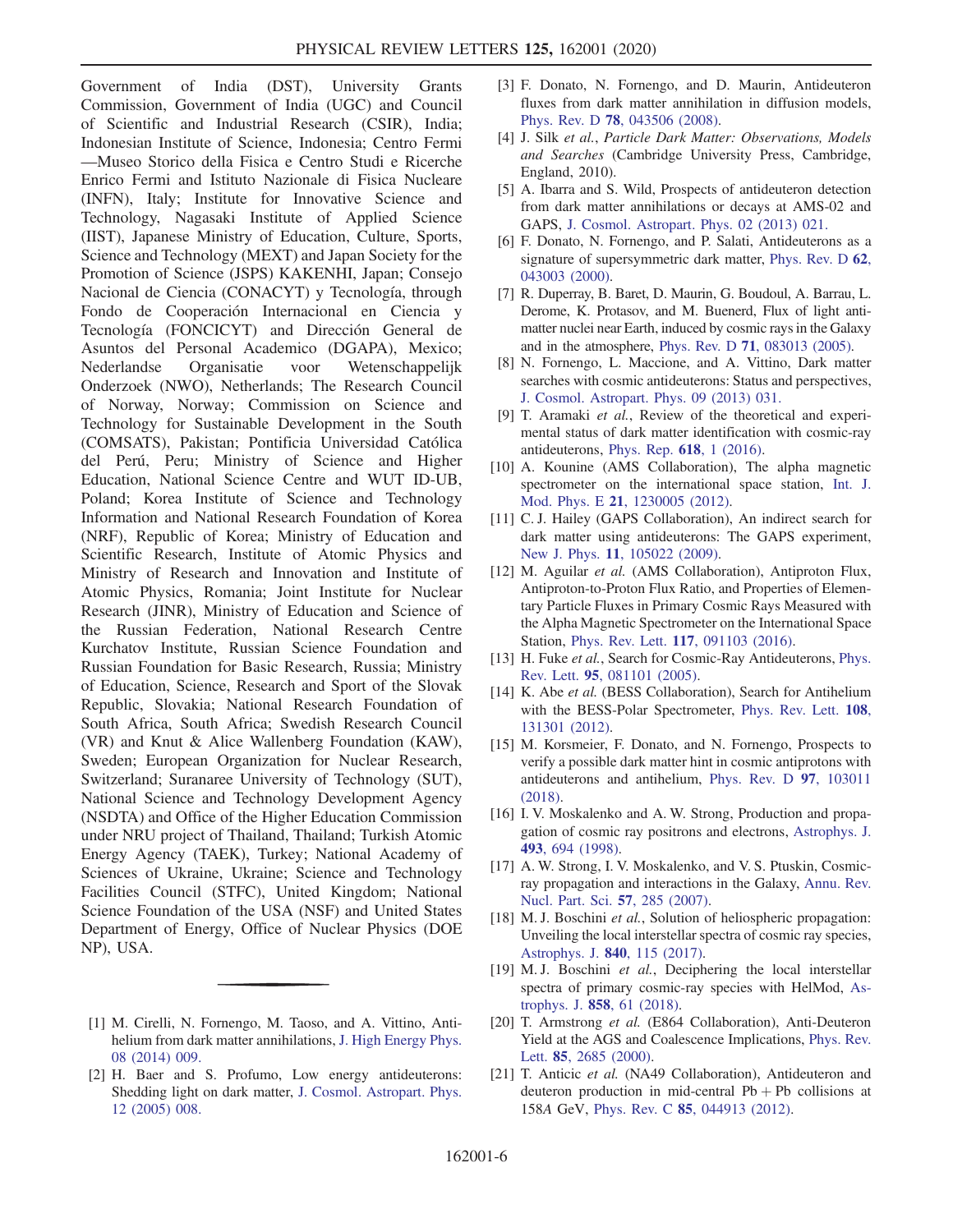- <span id="page-6-0"></span>[22] H. Agakishiev et al. (STAR Collaboration), Observation of the antimatter helium-4 nucleus, [Nature \(London\)](https://doi.org/10.1038/nature10079) 473, 353 [\(2011\);](https://doi.org/10.1038/nature10079) Erratum, [Nature \(London\)](https://doi.org/10.1038/nature10264) 475, 412 (2011).
- [23] J. Adam et al. (STAR Collaboration), Beam energy dependence of (anti-)deuteron production in  $Au + Au$  collisions at the BNL Relativistic Heavy Ion Collider, [Phys. Rev. C](https://doi.org/10.1103/PhysRevC.99.064905) 99, [064905 \(2019\).](https://doi.org/10.1103/PhysRevC.99.064905)
- [24] S. S. Adler et al. (PHENIX Collaboration), Deuteron and Antideuteron Production in  $Au + Au$  Collisions at  $\sqrt{s_{NN}}$  = 200 GeV, Phys. Rev. Lett. **94**[, 122302 \(2005\).](https://doi.org/10.1103/PhysRevLett.94.122302)
- [25] C. Adler et al. (STAR Collaboration),  $\overline{d}$  and <sup>3</sup>He Production C. Adler *et al.* (STAR Collaboration), *a* and <sup>2</sup> He Production<br>in  $\sqrt{s_{NN}} = 130 \text{ GeV}$  Au + Au Collisions, [Phys. Rev. Lett.](https://doi.org/10.1103/PhysRevLett.87.262301) 87[, 262301 \(2001\)](https://doi.org/10.1103/PhysRevLett.87.262301); Erratum, [Phys. Rev. Lett.](https://doi.org/10.1103/PhysRevLett.87.279902) 87, 279902 [\(2001\).](https://doi.org/10.1103/PhysRevLett.87.279902)
- <span id="page-6-1"></span>[26] J. Adam et al. (ALICE Collaboration), Production of light nuclei and anti-nuclei in pp and Pb-Pb collisions at energies available at the CERN Large Hadron Collider, [Phys. Rev. C](https://doi.org/10.1103/PhysRevC.93.024917) 93[, 024917 \(2016\).](https://doi.org/10.1103/PhysRevC.93.024917)
- [27] J. Adam et al. (ALICE Collaboration), Precision measurement of the mass difference between light nuclei and antinuclei, Nat. Phys. 11[, 811 \(2015\).](https://doi.org/10.1038/nphys3432)
- [28] S. Acharya et al. (ALICE Collaboration), Production of deuterons, tritons,  ${}^{3}$ He nuclei and their antinuclei in pp deuterons, tritons, <sup>9</sup>He nuclei and their antinuclei in *pp* collisions at  $\sqrt{s} = 0.9$ , 2.76 and 7 TeV, [Phys. Rev. C](https://doi.org/10.1103/PhysRevC.97.024615) **97**, [024615 \(2018\).](https://doi.org/10.1103/PhysRevC.97.024615)
- [29] S. Acharya et al. (ALICE Collaboration), Production of <sup>4</sup>He S. Acharya *et al.* (ALICE Collaboration), Production of The and <sup>4</sup>He in Pb-Pb collisions at  $\sqrt{s_{NN}} = 2.76$  TeV at the LHC, [Nucl. Phys.](https://doi.org/10.1016/j.nuclphysa.2017.12.004) A971, 1 (2018).
- [30] S. Acharya et al. (ALICE Collaboration), Multiplicity dependence of (anti-)deuteron production in pp collisions dependence of (anti-)deuteron production in p<br>at  $\sqrt{s} = 7$  TeV, [Phys. Lett. B](https://doi.org/10.1016/j.physletb.2019.05.028) **794**, 50 (2019).
- <span id="page-6-7"></span>[31] S. Acharya et al. (ALICE Collaboration), Multiplicity dependence of light (anti-)nuclei production in p-Pb collidependence of light (anti-)nuclei production in *p*-Pb collisions at  $\sqrt{s_{NN}} = 5.02$  TeV, [Phys. Lett. B](https://doi.org/10.1016/j.physletb.2019.135043) **800**, 135043 [\(2020\).](https://doi.org/10.1016/j.physletb.2019.135043)
- [32] S. Acharya et al. (ALICE Collaboration), (Anti-)Deuteron S. Acharya *et al.* (ALICE Collaboration), (Anti-)Deuteron production in *p p* collisions at  $\sqrt{s} = 13$  TeV, [Eur. Phys. J. C](https://doi.org/10.1140/epjc/s10052-020-8256-4) 80[, 889 \(2020\).](https://doi.org/10.1140/epjc/s10052-020-8256-4)
- <span id="page-6-2"></span>[33] A. Schwarzschild and C. Zupancic, Production of tritons, deuterons, nucleons, and mesons by 30-GeV protons on A-1, Be, and Fe targets, Phys. Rev. 129[, 854 \(1963\).](https://doi.org/10.1103/PhysRev.129.854)
- [34] J. I. Kapusta, Mechanisms for deuteron production in relativistic nuclear collisions, Phys. Rev. C 21[, 1301 \(1980\).](https://doi.org/10.1103/PhysRevC.21.1301)
- [35] K.-J. Sun, C. M. Ko, and B. Dönigus, Suppression of light nuclei production in collisions of small systems at the Large Hadron Collider, [Phys. Lett. B](https://doi.org/10.1016/j.physletb.2019.03.033) 792, 132 (2019).
- [36] F. Bellini and A. P. Kalweit, Testing production scenarios for (anti-)(hyper-)nuclei and exotica at energies available at the CERN Large Hadron Collider, [Phys. Rev. C](https://doi.org/10.1103/PhysRevC.99.054905) 99, 054905 [\(2019\).](https://doi.org/10.1103/PhysRevC.99.054905)
- [37] M. Kachelrieß, S. Ostapchenko, and J. Tjemsland, Alternative coalescence model for deuteron, tritium, helium-3 and their antinuclei, [Eur. Phys. J. A](https://doi.org/10.1140/epja/s10050-019-00007-9) 56, 4 (2020).
- [38] M. Kachelriess, S. Ostapchenko, and J. Tjemsland, Revisiting cosmic ray antinuclei fluxes with a new coalescence mode, [J. Cosmol. Astropart. Phys. 08 \(2020\) 048.](https://doi.org/10.1088/1475-7516/2020/08/048)
- [39] K. Blum, K. C. Y. Ng, R. Sato, and M. Takimoto, Cosmic rays, antihelium, and an old navy spotlight, [Phys. Rev. D](https://doi.org/10.1103/PhysRevD.96.103021) 96, [103021 \(2017\).](https://doi.org/10.1103/PhysRevD.96.103021)
- <span id="page-6-3"></span>[40] S. P. Denisov, S. V. Donskov, Yu. P. Gorin, V. A. Kachanov, V. M. Kutjin, A. I. Petrukhin, Yu. D. Prokoshkin, E. A. Razuvaev, R. S. Shuvalov, and D. A. Stojanova, Measurements of anti-deuteron absorption and stripping cross sections at the momentum 13.3 GeV/c, Nucl. Phys. **B31**[, 253 \(1971\).](https://doi.org/10.1016/0550-3213(71)90229-X)
- <span id="page-6-4"></span>[41] F. G. Binon et al., Absorption cross-sections of 25  $GeV/c$ antideuterons in Li, C, Al, Cu and Pb, [Phys. Lett.](https://doi.org/10.1016/0370-2693(70)90112-7) 31B, 230 [\(1970\).](https://doi.org/10.1016/0370-2693(70)90112-7)
- <span id="page-6-5"></span>[42] K. Aamodt et al. (ALICE Collaboration), The ALICE experiment at the CERN LHC, [J. Instrum.](https://doi.org/10.1088/1748-0221/3/08/s08002) 3, S08002 [\(2008\).](https://doi.org/10.1088/1748-0221/3/08/s08002)
- <span id="page-6-9"></span>[43] B. Abelev et al. (ALICE Collaboration), Performance of the ALICE experiment at the CERN LHC, [Int. J. Mod. Phys. A](https://doi.org/10.1142/S0217751X14300440) 29[, 1430044 \(2014\).](https://doi.org/10.1142/S0217751X14300440)
- <span id="page-6-6"></span>[44] B. Abelev et al. (ALICE Collaboration), Measurement of B. Abelev *et al.* (ALICE Collaboration), Measurement or visible cross sections in proton-lead collisions at  $\sqrt{s_{NN}}$ 5.02 TeV in van der Meer scans with the ALICE detector, [J.](https://doi.org/10.1088/1748-0221/9/11/P11003) Instrum. 9[, P11003 \(2014\).](https://doi.org/10.1088/1748-0221/9/11/P11003)
- <span id="page-6-8"></span>[45] J. Alme et al. (ALICE-TPC Collaboration), The ALICE TPC, a large 3-dimensional tracking device with fast readout for ultra-high multiplicity events, [Nucl. Instrum. Methods](https://doi.org/10.1016/j.nima.2010.04.042) [Phys. Res., Sect. A](https://doi.org/10.1016/j.nima.2010.04.042) 622, 316 (2010).
- <span id="page-6-10"></span>[46] See Supplemental Material at [http://link.aps.org/](http://link.aps.org/supplemental/10.1103/PhysRevLett.125.162001) [supplemental/10.1103/PhysRevLett.125.162001](http://link.aps.org/supplemental/10.1103/PhysRevLett.125.162001) for cumulative distribution of the material in the ALICE apparatus.
- <span id="page-6-11"></span>[47] E. Abbas et al. (ALICE Collaboration), Mid-rapidity anti-E. Abbas *et al.* (ALICE Collaboration), Mid-rapidity anti-<br>baryon to baryon ratios in *pp* collisions at  $\sqrt{s} = 0.9, 2.76$ and 7 TeV measured by ALICE, [Eur. Phys. J. C](https://doi.org/10.1140/epjc/s10052-013-2496-5) 73, 2496 [\(2013\).](https://doi.org/10.1140/epjc/s10052-013-2496-5)
- [48] K. Aamodt et al. (ALICE Collaboration), Midrapidity K. Aamodt *et al.* (ALICE Collaboration), Midrapidity<br>Antiproton-to-Proton Ratio in *pp* Collisions at  $\sqrt{s} = 0.9$ and 7 TeV Measured by the ALICE Experiment, [Phys. Rev.](https://doi.org/10.1103/PhysRevLett.105.072002) Lett. 105[, 072002 \(2010\)](https://doi.org/10.1103/PhysRevLett.105.072002).
- [49] J. Adam et al. (ALICE Collaboration),  $^{3}_{\Lambda}H$  and  $^{3}_{\Lambda}\bar{H}$  pro-J. Adam *et al.* (ALICE Collaboration),  $\hat{A}H$  and  $\hat{A}H$  production in Pb-Pb collisions at  $\sqrt{s_{NN}} = 2.76$  TeV, [Phys.](https://doi.org/10.1016/j.physletb.2016.01.040) Lett. B 754[, 360 \(2016\).](https://doi.org/10.1016/j.physletb.2016.01.040)
- <span id="page-6-12"></span>[50] S. T. Butler and C. A. Pearson, Deuterons from high-energy proton bombardment of matter, Phys. Rev. 129[, 836 \(1963\).](https://doi.org/10.1103/PhysRev.129.836)
- [51] R. Scheibl and U. W. Heinz, Coalescence and flow in ultrarelativistic heavy ion collisions, [Phys. Rev. C](https://doi.org/10.1103/PhysRevC.59.1585) 59, [1585 \(1999\)](https://doi.org/10.1103/PhysRevC.59.1585).
- <span id="page-6-13"></span>[52] S. Agostinelli et al. (GEANT4 Collaboration), GEANT4: A Simulation toolkit, [Nucl. Instrum. Methods Phys. Res., Sect.](https://doi.org/10.1016/S0168-9002(03)01368-8) A 506[, 250 \(2003\).](https://doi.org/10.1016/S0168-9002(03)01368-8)
- <span id="page-6-14"></span>[53] V. Uzhinsky, J. Apostolakis, A. Galoyan, G. Folger, V. M. Grichine, V. N. Ivanchenko, and D. H. Wright, Antinucleusnucleus cross sections implemented in GEANT4, [Phys. Lett.](https://doi.org/10.1016/j.physletb.2011.10.010) B 705[, 235 \(2011\)](https://doi.org/10.1016/j.physletb.2011.10.010).
- <span id="page-6-15"></span>[54] V. F. Kuzichev, Yu. B. Lepikhin, and V. A. Smirnitsky, The Anti-proton—nuclei annihilation cross-section at the momentum range from 0.70 GeV/c to 2.5 GeV/c, [Nucl.](https://doi.org/10.1016/0375-9474(94)90745-5) Phys. A576[, 581 \(1994\)](https://doi.org/10.1016/0375-9474(94)90745-5).
- [55] A. Bianconi et al., Measurement of the antiproton-nucleus annihilation cross section at 5.3 MeV, [Phys. Lett. B](https://doi.org/10.1016/j.physletb.2011.09.069) 704, 461 [\(2011\).](https://doi.org/10.1016/j.physletb.2011.09.069)
- [56] P. Schwaller, M. Pepin, B. Favier, C. Richard-Serre, D. F. Measday, and P. U. Renberg, Proton total cross-sections on <sup>1</sup>H, <sup>2</sup>H, <sup>4</sup>He, <sup>9</sup>Be, C and O in the energy range 180 MeV to 560 MeV, Nucl. Phys. A316[, 317 \(1979\).](https://doi.org/10.1016/0375-9474(79)90040-X)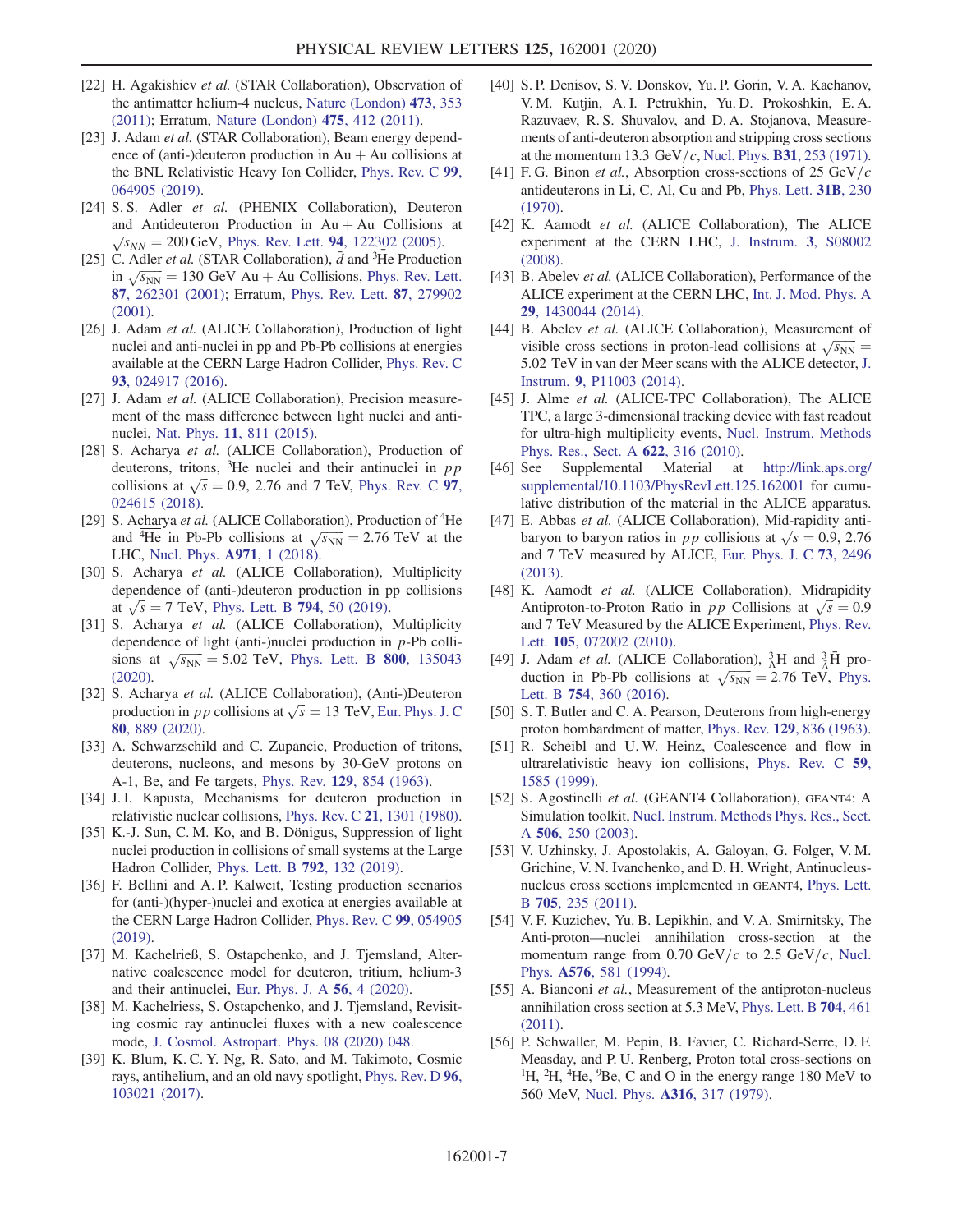- [57] W. Bauhoff, Tables of reaction and total cross sections for proton-nucleus scattering below 1 GeV, [At. Data Nucl. Data](https://doi.org/10.1016/0092-640X(86)90016-1) Tables 35[, 429 \(1986\)](https://doi.org/10.1016/0092-640X(86)90016-1).
- [58] B. M. Bobchenko et al., Measurement of total inelastic cross-sections from proton interactions with nuclei in the momentum range from 5 GeV/c to 9 GeV/c and pi-mesons with nuclei in the momentum range from 1.75  $GeV/c$  to 6.5 GeV/c, Yad. Fiz. 30, 1553 (1979); [Sov. J. Nucl. Phys. 30 805 (1979)].
- [59] K. Nakamura, J. Chiba, T. Fujii, H. Iwasaki, T. Kageyama, S. Kuribayashi, T. Sumiyoshi, T. Takeda, H. Ikeda, and Y. Takada, Absorption and Forward Scattering of Anti-Protons by C, Al, and Cu Nuclei in the Region

470 MeV/c–880 MeV/c, [Phys. Rev. Lett.](https://doi.org/10.1103/PhysRevLett.52.731) 52, 731 [\(1984\).](https://doi.org/10.1103/PhysRevLett.52.731)

- [60] V. Ashford, M. E. Sainio, M. Sakitt, J. Skelly, R. Debbe, W. Fickinger, R. Marino, and D. K. Robinson, Low-energy anti-proton nuclear absorption cross-sections, [Phys. Rev. C](https://doi.org/10.1103/PhysRevC.31.663) 31[, 663 \(1985\).](https://doi.org/10.1103/PhysRevC.31.663)
- <span id="page-7-0"></span>[61] A. Auce, R. F. Carlson, A. J. Cox, A. Ingemarsson, R. Johansson, P. U. Renberg, O. Sundberg, and G. Tibell, Reaction cross-sections for 38, 65, and 97 MeV deuterons on targets from  ${}^{9}$ Be to  ${}^{208}$ Pb, Phys. Rev. C 53[, 2919 \(1996\).](https://doi.org/10.1103/PhysRevC.53.2919)
- [62] J. Jaros et al., Nucleus-nucleus total cross-sections for light nuclei at 1.55 GeV/ $c$ /nucleon and 2.89 GeV/ $c$ /nucleon, Phys. Rev. C 18[, 2273 \(1978\)](https://doi.org/10.1103/PhysRevC.18.2273).

<span id="page-7-2"></span><span id="page-7-1"></span>S. Acharya,  $141$  D. Adamová,  $95$  A. Adler,  $74$  J. Adolfsson,  $81$  M. M. Aggarwal,  $100$  G. Aglieri Rinella,  $34$  M. Agnello,  $30$ N. Agrawal,<sup>10,54</sup> Z. Ahammed,<sup>141</sup> S. Ahmad,<sup>16</sup> S. U. Ahn,<sup>76</sup> Z. Akbar,<sup>51</sup> A. Akindinov,<sup>92</sup> M. Al-Turany,<sup>107</sup> S. N. Alam,<sup>40,141</sup> D. S. D. Albuquerque,<sup>122</sup> D. Aleksandrov,<sup>88</sup> B. Alessandro,<sup>59</sup> H. M. Alfanda,<sup>6</sup> R. Alfaro Molina,<sup>71</sup> B. Ali,<sup>16</sup> Y. Ali,<sup>14</sup> A. Alici,<sup>10,26a,26b,54</sup> N. Alizadehvandchali,<sup>125</sup> A. Alkin,<sup>2,34</sup> J. Alme,<sup>21</sup> T. Alt,<sup>68</sup> L. Altenkamper,<sup>21</sup> I. Altsybeev,<sup>113</sup> M. N. Anaam, <sup>6</sup> C. Andrei, <sup>48</sup> D. Andreou, <sup>34</sup> A. Andronic, <sup>144</sup> M. Angeletti, <sup>34</sup> V. Anguelov, <sup>104</sup> C. Anson, <sup>15</sup> T. Antičić, <sup>108</sup> F. Antinori,<sup>57</sup> P. Antonioli,<sup>54</sup> N. Apadula,<sup>80</sup> L. Aphecetche,<sup>115</sup> H. Appelshäuser,<sup>68</sup> S. Arcelli,<sup>26a,26b</sup> R. Arnaldi,<sup>59</sup> M. Arratia,<sup>80</sup> I. C. Arsene,<sup>20</sup> M. Arslandok,<sup>104</sup> A. Augustinus,<sup>34</sup> R. Averbeck,<sup>107</sup> S. Aziz,<sup>78</sup> M. D. Azmi,<sup>16</sup> A. Badalà,<sup>56</sup> Y. W. Baek,<sup>41</sup> S. Bagnasco,<sup>59</sup> X. Bai,<sup>107</sup> R. Bailhache,<sup>68</sup> R. Bala,<sup>101</sup> A. Balbino,<sup>30</sup> A. Baldisseri,<sup>137</sup> M. Ball,<sup>43</sup> S. Balouza,<sup>105</sup> D. Banerjee,<sup>3a,3b</sup> R. Barbera,<sup>27a,27b</sup> L. Barioglio,<sup>25a,25b</sup> G. G. Barnaföldi,<sup>145</sup> L. S. Barnby,<sup>94</sup> V. Barret,<sup>134</sup> P. Bartalini,<sup>6</sup> C. Bartels,<sup>127</sup> K. Barth,<sup>34</sup> E. Bartsch,<sup>68</sup> F. Baruffaldi,<sup>28a,28b</sup> N. Bastid,<sup>134</sup> S. Basu,<sup>143</sup> G. Batigne,<sup>115</sup> B. Batyunya,<sup>75</sup> D. Bauri,<sup>49</sup> J. L. Bazo Alba, <sup>112</sup> I. G. Bearden, <sup>89</sup> C. Beattie, <sup>146</sup> C. Bedda, <sup>63</sup> N. K. Behera, <sup>61</sup> I. Belikov, <sup>136</sup> A. D. C. Bell Hechavarria, <sup>144</sup> F. Bellini,<sup>34</sup> R. Bellwied,<sup>125</sup> V. Belyaev,<sup>93</sup> G. Bencedi,<sup>145</sup> S. Beole,<sup>25a,25b</sup> A. Bercuci,<sup>48</sup> Y. Berdnikov,<sup>98</sup> D. Berenyi,<sup>145</sup> R. A. Bertens,<sup>130</sup> D. Berzano,<sup>59</sup> M. G. Besoiu,<sup>67</sup> L. Betev,<sup>34</sup> A. Bhasin,<sup>101</sup> I. R. Bhat,<sup>101</sup> M. A. Bhat,<sup>3a,3b</sup> H. Bhatt,<sup>49</sup> B. Bhattacharjee,<sup>42</sup> A. Bianchi,<sup>25a,25b</sup> L. Bianchi,<sup>25a,25b</sup> N. Bianchi,<sup>52</sup> J. Bielčík,<sup>37</sup> J. Bielčíková,<sup>95</sup> A. Bilandzic,<sup>105</sup> G. Biro,<sup>145</sup> R. Biswas,  $3a,3b$  S. Biswas,  $3a,3b$  J. T. Blair,  $^{119}$  D. Blau,  $^{88}$  C. Blume,  $^{68}$  G. Boca,  $^{139}$  F. Bock,  $^{96}$  A. Bogdanov,  $^{93}$  S. Boi,  $^{23a,23b}$ J. Bok,<sup>61</sup> L. Boldizsár,<sup>145</sup> A. Bolozdynya,<sup>93</sup> M. Bombara,<sup>38</sup> G. Bonomi,<sup>140</sup> H. Borel,<sup>137</sup> A. Borissov,<sup>93</sup> H. Bossi,<sup>146</sup> E. Botta,<sup>25a,25b</sup> L. Bratrud,<sup>68</sup> P. Braun-Munzinger,<sup>107</sup> M. Bregant,<sup>121</sup> M. Broz,<sup>37</sup> E. Bruna,<sup>59</sup> G. E. Bruno,<sup>33a,33b,106</sup> M. D. Buckland,<sup>127</sup> D. Budnikov,<sup>109</sup> H. Buesching,<sup>68</sup> S. Bufalino,<sup>30</sup> O. Bugnon,<sup>115</sup> P. Buhler,<sup>114</sup> P. Buncic,<sup>34</sup> Z. Buthelezi,<sup>72,131</sup> J. B. Butt,<sup>14</sup> S. A. Bysiak,<sup>118</sup> D. Caffarri,<sup>90</sup> A. Caliva,<sup>107</sup> E. Calvo Villar,<sup>112</sup> J. M. M. Camacho,<sup>120</sup> R. S. Camacho,<sup>45</sup> P. Camerini,<sup>24a,24b</sup> F. D. M. Canedo,<sup>121</sup> A. A. Capon,<sup>114</sup> F. Carnesecchi,<sup>26a,26b</sup> R. Caron,<sup>137</sup> J. Castillo Castellanos,<sup>137</sup> A. J. Castro,<sup>130</sup> E. A. R. Casula,<sup>55</sup> F. Catalano,<sup>30</sup> C. Ceballos Sanchez,<sup>75</sup> P. Chakraborty,<sup>49</sup> S. Chandra, <sup>141</sup> W. Chang, <sup>6</sup> S. Chapeland, <sup>34</sup> M. Chartier, <sup>127</sup> S. Chattopadhyay, <sup>141</sup> S. Chattopadhyay, <sup>110</sup> A. Chauvin, <sup>23a, 23b</sup> C. Cheshkov,<sup>135</sup> B. Cheynis,<sup>135</sup> V. Chibante Barroso,<sup>34</sup> D. D. Chinellato,<sup>122</sup> S. Cho,<sup>61</sup> P. Chochula,<sup>34</sup> T. Chowdhury,<sup>134</sup> P. Christakoglou,<sup>90</sup> C. H. Christensen,<sup>89</sup> P. Christiansen,<sup>81</sup> T. Chujo,<sup>133</sup> C. Cicalo,<sup>55</sup> L. Cifarelli,<sup>10,26a,26b</sup> L. D. Cilladi,<sup>25a,25b</sup> F. Cindolo,<sup>54</sup> M. R. Ciupek,<sup>107</sup> G. Clai,<sup>54[,b](#page-12-0)</sup> J. Cleymans,<sup>124</sup> F. Colamaria,<sup>53</sup> D. Colella,<sup>53</sup> A. Collu,<sup>80</sup> M. Colocci,<sup>26a,26b</sup> M. Concas,<sup>5[9,c](#page-12-1)</sup> G. Conesa Balbastre,<sup>79</sup> Z. Conesa del Valle,<sup>78</sup> G. Contin,<sup>24a,24b,60</sup> J. G. Contreras,<sup>37</sup> T. M. Cormier,<sup>96</sup> Y. Corrales Morales,<sup>25a,25b</sup> P. Cortese,<sup>31</sup> M. R. Cosentino,<sup>123</sup> F. Costa,<sup>34</sup> S. Costanza,<sup>139</sup> P. Crochet,<sup>134</sup> E. Cuautle,<sup>69</sup> P. Cui,<sup>6</sup> L. Cunqueiro, <sup>96</sup> D. Dabrowski, <sup>142</sup> T. Dahms, <sup>105</sup> A. Dainese, <sup>57</sup> F. P. A. Damas, <sup>115,137</sup> M. C. Danisch, <sup>104</sup> A. Danu, <sup>67</sup> D. Das, <sup>110</sup> I. Das,<sup>110</sup> P. Das,<sup>86</sup> P. Das,<sup>3a,3b</sup> S. Das,<sup>3a,3b</sup> A. Dash,<sup>86</sup> S. Dash,<sup>49</sup> S. De,<sup>86</sup> A. De Caro,<sup>29a,29b</sup> G. de Cataldo,<sup>53</sup> J. de Cuveland,<sup>39</sup> A. De Falco,<sup>23a,23b</sup> D. De Gruttola,<sup>10</sup> N. De Marco,<sup>59</sup> S. De Pasquale,<sup>29a,29b</sup> S. Deb,<sup>50</sup> H. F. Degenhardt,<sup>121</sup> K. R. Deja,<sup>142</sup> A. Deloff,<sup>85</sup> S. Delsanto,<sup>25a,25b,131</sup> W. Deng,<sup>6</sup> P. Dhankher,<sup>49</sup> D. Di Bari,<sup>33a,33b</sup> A. Di Mauro,<sup>34</sup> R. A. Diaz,<sup>8</sup> T. Dietel,<sup>124</sup> P. Dillenseger,<sup>68</sup> Y. Ding,<sup>6</sup> R. Divià,<sup>34</sup> D. U. Dixit,<sup>19</sup> Ø. Djuvsland,<sup>21</sup> U. Dmitrieva,<sup>62</sup> A. Dobrin,<sup>67</sup> B. Dönigus,<sup>68</sup> O. Dordic,<sup>20</sup> A. K. Dubey,<sup>141</sup> A. Dubla,<sup>90,107</sup> S. Dudi,<sup>100</sup> M. Dukhishyam,<sup>86</sup> P. Dupieux,<sup>134</sup> R. J. Ehlers,<sup>96</sup> V. N. Eikeland,<sup>21</sup> D. Elia,<sup>53</sup> B. Erazmus,<sup>115</sup> F. Erhardt,<sup>99</sup> A. Erokhin,<sup>113</sup> M. R. Ersdal,<sup>21</sup> B. Espagnon,<sup>78</sup> G. Eulisse,<sup>34</sup> D. Evans,<sup>111</sup> S. Evdokimov,<sup>91</sup> L. Fabbietti,<sup>105</sup> M. Faggin,<sup>28a,28b</sup> J. Faivre,<sup>79</sup> F. Fan,<sup>6</sup> A. Fantoni,<sup>52</sup> M. Fasel,<sup>96</sup> P. Fecchio,<sup>30</sup> A. Feliciello,<sup>59</sup>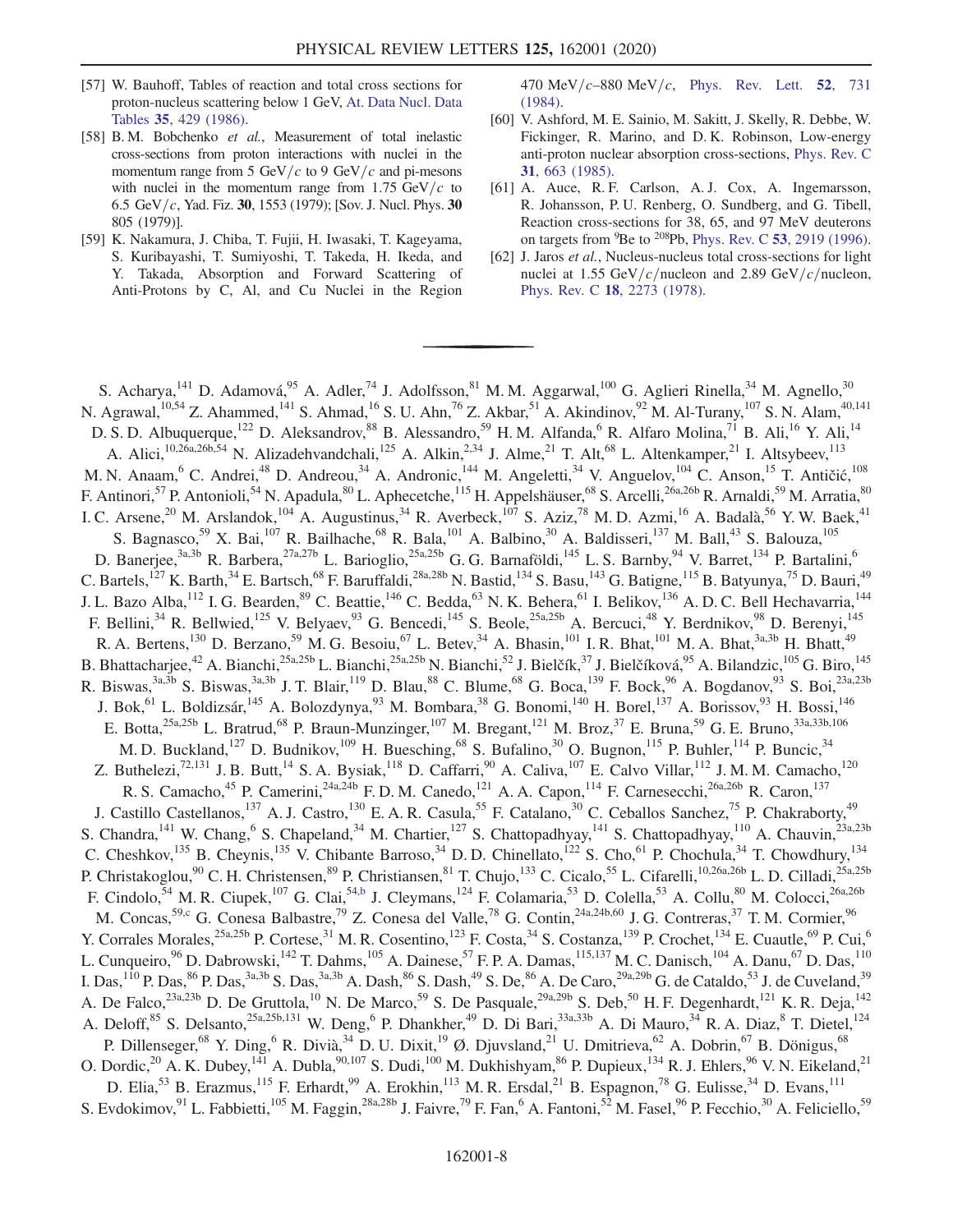<span id="page-8-2"></span><span id="page-8-1"></span><span id="page-8-0"></span>G. Feofilov,<sup>113</sup> A. Fernández Téllez,<sup>45</sup> A. Ferrero,<sup>137</sup> A. Ferretti,<sup>25a,25b</sup> A. Festanti,<sup>34</sup> V. J. G. Feuillard,<sup>104</sup> J. Figiel,<sup>118</sup> S. Filchagin,<sup>109</sup> D. Finogeev,<sup>62</sup> F. M. Fionda,<sup>21</sup> G. Fiorenza,<sup>53</sup> F. Flor,<sup>125</sup> A. N. Flores,<sup>119</sup> S. Foertsch,<sup>72</sup> P. Foka,<sup>107</sup> S. Fokin,<sup>88</sup> E. Fragiacomo,<sup>60</sup> U. Frankenfeld,<sup>107</sup> U. Fuchs,<sup>34</sup> C. Furget,<sup>79</sup> A. Furs,<sup>62</sup> M. Fusco Girard,<sup>29a,29b</sup> J. J. Gaardhøje,<sup>89</sup> M. Gagliardi,<sup>25a,25b</sup> A. M. Gago,<sup>112</sup> A. Gal,<sup>136</sup> C. D. Galvan,<sup>120</sup> P. Ganoti,<sup>84</sup> C. Garabatos,<sup>107</sup> J. R. A. Garcia,<sup>45</sup> E. Garcia-Solis,  $^{11}$  K. Garg,  $^{115}$  C. Gargiulo,  $^{34}$  A. Garibli,  $^{87}$  K. Garner,  $^{144}$  P. Gasik,  $^{105,107}$  E. F. Gauger,  $^{119}$  M. B. Gay Ducati,  $^{70}$ M. Germain,<sup>115</sup> J. Ghosh,<sup>110</sup> P. Ghosh,<sup>141</sup> S. K. Ghosh,<sup>3a,3b</sup> M. Giacalone,<sup>26a,26b</sup> P. Gianotti,<sup>52</sup> P. Giubellino,<sup>59,107</sup> P. Giubilato,<sup>28a,28b</sup> A. M. C. Glaenzer,<sup>137</sup> P. Glässel,<sup>104</sup> A. Gomez Ramirez,<sup>74</sup> V. Gonzalez,<sup>107,143</sup> L. H. González-Trueba,<sup>71</sup> S. Gorbunov,<sup>39</sup> L. Görlich,<sup>118</sup> A. Goswami,<sup>49</sup> S. Gotovac,<sup>35</sup> V. Grabski,<sup>71</sup> L. K. Graczykowski,<sup>142</sup> K. L. Graham,<sup>111</sup> L. Greiner,  $80$  A. Grelli,  $63$  C. Grigoras,  $34$  V. Grigoriev,  $93$  A. Grigoryan, <sup>1</sup> S. Grigoryan, <sup>75</sup> O. S. Groettvik,  $21$  F. Grosa,  $30,59$ J. F. Grosse-Oetringhaus,<sup>34</sup> R. Grosso,<sup>107</sup> R. Guernane,<sup>79</sup> M. Guittiere,<sup>115</sup> K. Gulbrandsen,<sup>89</sup> T. Gunji,<sup>132</sup> A. Gupta,<sup>101</sup> R. Gupta, <sup>101</sup> I. B. Guzman, <sup>45</sup> R. Haake, <sup>146</sup> M. K. Habib, <sup>107</sup> C. Hadjidakis, <sup>78</sup> H. Hamagaki, <sup>82</sup> G. Hamar, <sup>145</sup> M. Hamid, <sup>6</sup> R. Hannigan,<sup>119</sup> M. R. Haque,<sup>63,86</sup> A. Harlenderova,<sup>107</sup> J. W. Harris,<sup>146</sup> A. Harton,<sup>11</sup> J. A. Hasenbichler,<sup>34</sup> H. Hassan,<sup>96</sup> Q. U. Hassan,<sup>14</sup> D. Hatzifotiadou,<sup>10,54</sup> P. Hauer,<sup>43</sup> L. B. Havener,<sup>146</sup> S. Hayashi,<sup>132</sup> S. T. Heckel,<sup>105</sup> E. Hellbär,<sup>68</sup> H. Helstrup,<sup>36</sup> A. Herghelegiu,<sup>48</sup> T. Herman,<sup>37</sup> E. G. Hernandez,<sup>45</sup> G. Herrera Corral,<sup>9</sup> F. Herrmann,<sup>144</sup> K. F. Hetland,<sup>36</sup> H. Hillemanns,<sup>34</sup> C. Hills,<sup>127</sup> B. Hippolyte,<sup>136</sup> B. Hohlweger,<sup>105</sup> J. Honermann,<sup>144</sup> D. Horak,<sup>37</sup> A. Hornung,<sup>68</sup> S. Hornung,<sup>107</sup> R. Hosokawa,  $^{15,133}$  P. Hristov,  $^{34}$  C. Huang,  $^{78}$  C. Hughes,  $^{130}$  P. Huhn,  $^{68}$  T. J. Humanic,  $^{97}$  H. Hushnud,  $^{110}$  L. A. Husova,  $^{144}$ N. Hussain,<sup>42</sup> S. A. Hussain,<sup>14</sup> D. Hutter,<sup>39</sup> J. P. Iddon,<sup>34,127</sup> R. Ilkaev,<sup>109</sup> H. Ilyas,<sup>14</sup> M. Inaba,<sup>133</sup> G. M. Innocenti,<sup>34</sup> M. Ippolitov,<sup>88</sup> A. Isakov,<sup>95</sup> M. S. Islam,<sup>110</sup> M. Ivanov,<sup>107</sup> V. Ivanov,<sup>98</sup> V. Izucheev,<sup>91</sup> B. Jacak,<sup>80</sup> N. Jacazio,<sup>34,54</sup> P. M. Jacobs,  $80^\circ$  S. Jadlovska, $^{117}$  J. Jadlovsky, $^{117}$  S. Jaelani, $^{63}$  C. Jahnke, $^{121}$  M. J. Jakubowska, $^{142}$  M. A. Janik, $^{142}$  T. Janson, $^{74}$ M. Jercic,<sup>99</sup> O. Jevons,<sup>111</sup> M. Jin,<sup>125</sup> F. Jonas,<sup>96,144</sup> P. G. Jones,<sup>111</sup> J. Jung,<sup>68</sup> M. Jung,<sup>68</sup> A. Jusko,<sup>111</sup> P. Kalinak,<sup>64</sup> A. Kalweit,<sup>34</sup> V. Kaplin,<sup>93</sup> S. Kar,<sup>6</sup> A. Karasu Uysal,<sup>77</sup> D. Karatovic,<sup>99</sup> O. Karavichev,<sup>62</sup> T. Karavicheva,<sup>62</sup> P. Karczmarczyk,<sup>142</sup> E. Karpechev,<sup>62</sup> A. Kazantsev,<sup>88</sup> U. Kebschull,<sup>74</sup> R. Keidel,<sup>47</sup> M. Keil,<sup>34</sup> B. Ketzer,<sup>43</sup> Z. Khabanova,<sup>90</sup> A. M. Khan,<sup>6</sup> S. Khan,<sup>16</sup> A. Khanzadeev,<sup>98</sup> Y. Kharlov,<sup>91</sup> A. Khatun,<sup>16</sup> A. Khuntia,<sup>118</sup> B. Kileng,<sup>36</sup> B. Kim,<sup>61</sup> B. Kim,<sup>133</sup> D. Kim, $^{147}$  D. J. Kim, $^{126}$  E. J. Kim, $^{73}$  H. Kim, $^{17}$  J. Kim, $^{147}$  J. S. Kim, $^{41}$  J. Kim, $^{104}$  J. Kim, $^{147}$  J. Kim, $^{73}$  M. Kim, $^{104}$  S. Kim, $^{18}$ T. Kim,<sup>147</sup> T. Kim,<sup>147</sup> S. Kirsch,<sup>68</sup> I. Kisel,<sup>39</sup> S. Kiselev,<sup>92</sup> A. Kisiel,<sup>142</sup> J. L. Klay,<sup>5</sup> C. Klein,<sup>68</sup> J. Klein,<sup>34,59</sup> S. Klein,<sup>80</sup> C. Klein-Bösing,<sup>144</sup> M. Kleiner,<sup>68</sup> A. Kluge,<sup>34</sup> M. L. Knichel,<sup>34</sup> A. G. Knospe,<sup>125</sup> C. Kobdaj,<sup>116</sup> M. K. Köhler,<sup>104</sup> T. Kollegger,<sup>107</sup> A. Kondratyev,<sup>75</sup> N. Kondratyeva,<sup>93</sup> E. Kondratyuk,<sup>91</sup> J. Konig,<sup>68</sup> S. A. Konigstorfer,<sup>105</sup> P. J. Konopka,<sup>34</sup> G. Kornakov,<sup>142</sup> L. Koska,<sup>117</sup> O. Kovalenko,<sup>85</sup> V. Kovalenko,<sup>113</sup> M. Kowalski,<sup>118</sup> I. Králik,<sup>64</sup> A. Kravčáková,<sup>38</sup> L. Kreis,<sup>107</sup> M. Krivda,<sup>64,111</sup> F. Krizek,<sup>95</sup> K. Krizkova Gajdosova,<sup>37</sup> M. Krüger,<sup>68</sup> E. Kryshen,<sup>98</sup> M. Krzewicki,<sup>39</sup> A. M. Kubera,<sup>97</sup> V. Kučera,<sup>34,61</sup> C. Kuhn,<sup>136</sup> P. G. Kuijer,<sup>90</sup> L. Kumar,<sup>100</sup> S. Kundu,<sup>86</sup> P. Kurashvili,<sup>85</sup> A. Kurepin,<sup>62</sup> A. B. Kurepin,<sup>62</sup> A. Kuryakin,<sup>109</sup> S. Kushpil,<sup>95</sup> J. Kvapil,<sup>111</sup> M. J. Kweon,<sup>61</sup> J. Y. Kwon,<sup>61</sup> Y. Kwon,<sup>147</sup> S. L. La Pointe,<sup>39</sup> P. La Rocca,<sup>27a,27b</sup> Y. S. Lai, <sup>80</sup> M. Lamanna, <sup>34</sup> R. Langoy, <sup>129</sup> K. Lapidus, <sup>34</sup> A. Lardeux, <sup>20</sup> P. Larionov, <sup>52</sup> E. Laudi, <sup>34</sup> R. Lavicka, <sup>37</sup> T. Lazareva,  $^{113}$  R. Lea,  $^{24a,24b}$  L. Leardini,  $^{104}$  J. Lee,  $^{133}$  S. Lee,  $^{147}$  S. Lehner,  $^{114}$  J. Lehrbach,  $^{39}$  R. C. Lemmon,  $^{94}$ I. León Monzón,<sup>120</sup> E. D. Lesser,<sup>19</sup> M. Lettrich,<sup>34</sup> P. Lévai,<sup>145</sup> X. Li,<sup>12</sup> X. L. Li,<sup>6</sup> J. Lien,<sup>129</sup> R. Lietava,<sup>111</sup> B. Lim,<sup>17</sup> V. Lindenstruth,<sup>39</sup> A. Lindner,<sup>48</sup> C. Lippmann,<sup>107</sup> M. A. Lisa,<sup>97</sup> A. Liu,<sup>19</sup> J. Liu,<sup>127</sup> S. Liu,<sup>97</sup> W. J. Llope,<sup>143</sup> I. M. Lofnes,<sup>21</sup> V. Loginov, <sup>93</sup> C. Loizides, <sup>96</sup> P. Loncar, <sup>35</sup> J. A. Lopez, <sup>104</sup> X. Lopez, <sup>134</sup> E. López Torres, <sup>8</sup> J. R. Luhder, <sup>144</sup> M. Lunardon, <sup>28a, 28b</sup> G. Luparello,<sup>60</sup> Y. G. Ma,<sup>40</sup> A. Maevskaya,<sup>62</sup> M. Mager,<sup>34</sup> S. M. Mahmood,<sup>20</sup> T. Mahmoud,<sup>43</sup> A. Maire,<sup>136</sup> R. D. Majka,<sup>14[6,a](#page-12-2)</sup> M. Malaev,<sup>98</sup> Q. W. Malik,<sup>20</sup> L. Malinina,<sup>7[5,d](#page-12-3)</sup> D. Mal'Kevich,<sup>92</sup> P. Malzacher,<sup>107</sup> G. Mandaglio,<sup>32,56</sup> V. Manko,<sup>88</sup> F. Manso, <sup>134</sup> V. Manzari, <sup>53</sup> Y. Mao, <sup>6</sup> M. Marchisone, <sup>135</sup> J. Mareš, <sup>66</sup> G. V. Margagliotti, <sup>24a, 24b</sup> A. Margotti, <sup>54</sup> A. Marín, <sup>107</sup> C. Markert, <sup>119</sup> M. Marquard, <sup>68</sup> C. D. Martin, <sup>24a, 24b</sup> N. A. Martin, <sup>104</sup> P. Martinengo, <sup>34</sup> J. L. Martinez, <sup>125</sup> M. I. Martínez, <sup>45</sup> G. Martínez García, <sup>115</sup> S. Masciocchi, <sup>107</sup> M. Masera, <sup>25a, 25b</sup> A. Masoni, <sup>55</sup> L. Massacrier, <sup>78</sup> E. Masson, <sup>115</sup> A. Mastroserio, <sup>53, 138</sup> A. M. Mathis,<sup>105</sup> O. Matonoha,<sup>81</sup> P. F. T. Matuoka,<sup>121</sup> A. Matyja,<sup>118</sup> C. Mayer,<sup>118</sup> F. Mazzaschi,<sup>25a,25b</sup> M. Mazzilli,<sup>53</sup> M. A. Mazzoni,<sup>58</sup> A. F. Mechler,<sup>68</sup> F. Meddi,<sup>22a,22b</sup> Y. Melikyan,<sup>62,93</sup> A. Menchaca-Rocha,<sup>71</sup> C. Mengke,<sup>6</sup> E. Meninno,<sup>29a,29b,114</sup> A. S. Menon,<sup>125</sup> M. Meres,<sup>13</sup> S. Mhlanga,<sup>124</sup> Y. Miake,<sup>133</sup> L. Micheletti,<sup>25a,25b</sup> L. C. Migliorin,<sup>135</sup> D. L. Mihaylov,<sup>105</sup> K. Mikhaylov,<sup>75,92</sup> A. N. Mishra,<sup>69</sup> D. Miśkowiec,<sup>107</sup> A. Modak,<sup>3a,3b</sup> N. Mohammadi,<sup>34</sup> A. P. Mohanty,<sup>63</sup> B. Mohanty,<sup>86</sup> M. Mohisin Khan,<sup>16[,e](#page-12-4)</sup> Z. Moravcova,<sup>89</sup> C. Mordasini,<sup>105</sup> D. A. Moreira De Godoy,<sup>144</sup> L. A. P. Moreno,<sup>45</sup> I. Morozov, <sup>62</sup> A. Morsch, <sup>34</sup> T. Mrnjavac, <sup>34</sup> V. Muccifora, <sup>52</sup> E. Mudnic, <sup>35</sup> D. Mühlheim, <sup>144</sup> S. Muhuri, <sup>141</sup> J. D. Mulligan, <sup>80</sup> A. Mulliri,<sup>23a,23b,55</sup> M. G. Munhoz,<sup>121</sup> R. H. Munzer,<sup>68</sup> H. Murakami,<sup>132</sup> S. Murray,<sup>124</sup> L. Musa,<sup>34</sup> J. Musinsky,<sup>64</sup> C. J. Myers,<sup>125</sup> J. W. Myrcha,<sup>142</sup> B. Naik,<sup>49</sup> R. Nair,<sup>85</sup> B. K. Nandi,<sup>49</sup> R. Nania,<sup>10,54</sup> E. Nappi,<sup>53</sup> M. U. Naru,<sup>14</sup>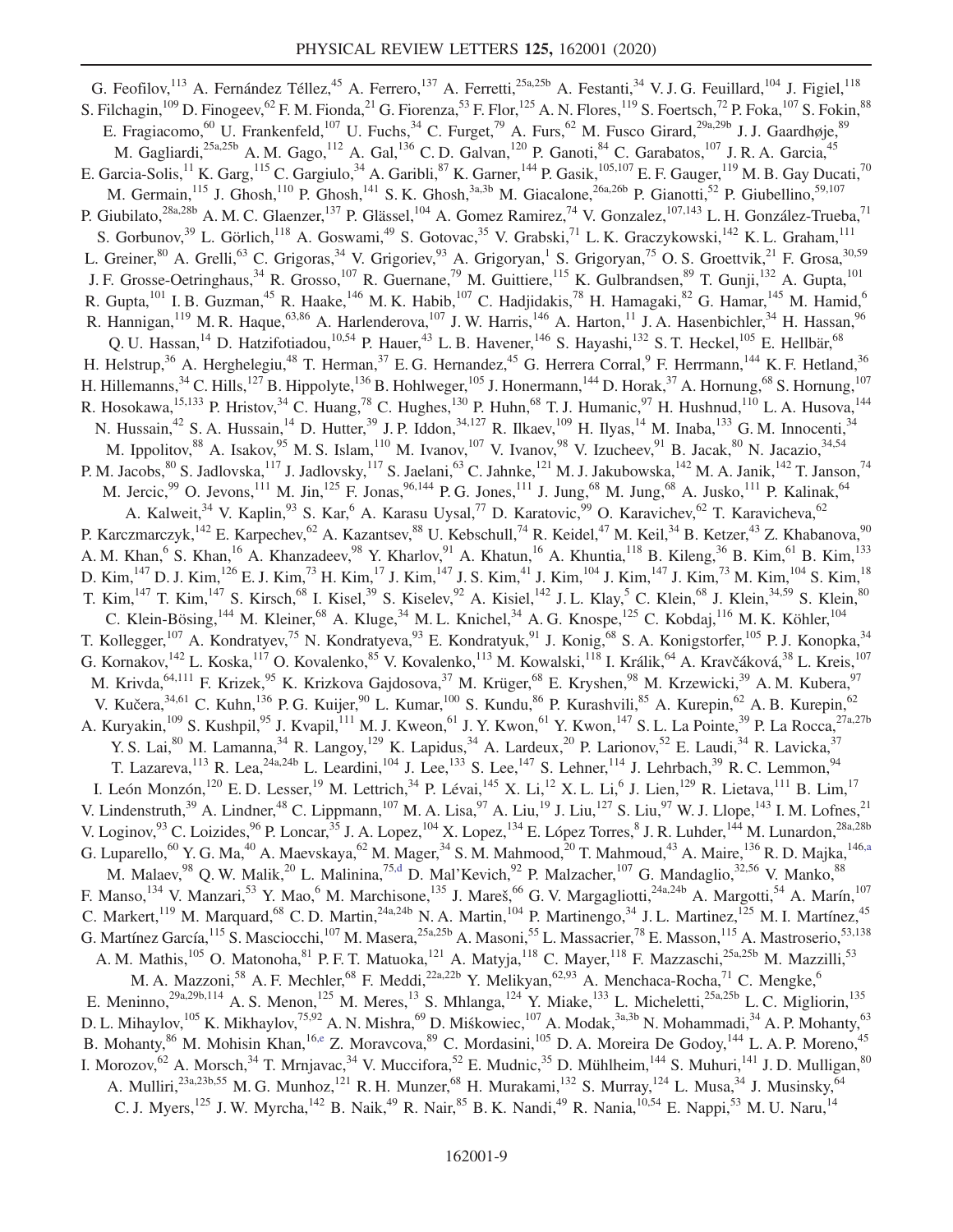<span id="page-9-0"></span>A. F. Nassirpour, <sup>81</sup> C. Nattrass, <sup>130</sup> R. Nayak, <sup>49</sup> T. K. Nayak, <sup>86</sup> S. Nazarenko, <sup>109</sup> A. Neagu, <sup>20</sup> R. A. Negrao De Oliveira, <sup>68</sup> L. Nellen,<sup>69</sup> S. V. Nesbo,<sup>36</sup> G. Neskovic,<sup>39</sup> D. Nesterov,<sup>113</sup> L. T. Neumann,<sup>142</sup> B. S. Nielsen,<sup>89</sup> S. Nikolaev,<sup>88</sup> S. Nikulin,<sup>88</sup> V. Nikulin,<sup>98</sup> F. Noferini,<sup>10,54</sup> P. Nomokonov,<sup>75</sup> J. Norman,<sup>79,127</sup> N. Novitzky,<sup>133</sup> P. Nowakowski,<sup>142</sup> A. Nyanin,<sup>88</sup> J. Nystrand,<sup>21</sup> M. Ogino,<sup>82</sup> A. Ohlson,<sup>81,104</sup> J. Oleniacz,<sup>142</sup> A. C. Oliveira Da Silva,<sup>130</sup> M. H. Oliver,<sup>146</sup> C. Oppedisano,<sup>59</sup> A. Ortiz Velasquez,<sup>69</sup> A. Oskarsson,<sup>81</sup> J. Otwinowski,<sup>118</sup> K. Oyama,<sup>82</sup> Y. Pachmayer,<sup>104</sup> V. Pacik,<sup>89</sup> S. Padhan,<sup>49</sup> D. Pagano,<sup>140</sup> G. Paić,<sup>69</sup> J. Pan,<sup>143</sup> S. Panebianco,<sup>137</sup> P. Pareek,<sup>50,141</sup> J. Park,<sup>61</sup> J. E. Parkkila,<sup>126</sup> S. Parmar,<sup>100</sup> S. P. Pathak,<sup>125</sup> B. Paul,<sup>23a,23b</sup> J. Pazzini,<sup>140</sup> H. Pei,<sup>6</sup> T. Peitzmann,<sup>63</sup> X. Peng,<sup>6</sup> L. G. Pereira,<sup>70</sup> H. Pereira Da Costa,<sup>137</sup> D. Peresunko,<sup>88</sup> G. M. Perez, <sup>8</sup> S. Perrin,<sup>137</sup> Y. Pestov,<sup>4</sup> V. Petráček,<sup>37</sup> M. Petrovici,<sup>48</sup> R. P. Pezzi,<sup>70</sup> S. Piano,<sup>60</sup> M. Pikna,<sup>13</sup> P. Pillot,<sup>115</sup> O. Pinazza,  $34,54$  L. Pinsky,  $125$  C. Pinto,  $27a,27b$  S. Pisano,  $10,52$  D. Pistone,  $56$  M. Płoskoń,  $80$  M. Planinic,  $99$  F. Pliquett,  $68$ M. G. Poghosyan,<sup>96</sup> B. Polichtchouk,<sup>91</sup> N. Poljak,<sup>99</sup> A. Pop,<sup>48</sup> S. Porteboeuf-Houssais,<sup>134</sup> V. Pozdniakov,<sup>75</sup> S. K. Prasad,<sup>3a,3b</sup> R. Preghenella,<sup>54</sup> F. Prino,<sup>59</sup> C. A. Pruneau,<sup>143</sup> I. Pshenichnov,<sup>62</sup> M. Puccio,<sup>34</sup> J. Putschke,<sup>143</sup> S. Qiu,<sup>90</sup> L. Quaglia,<sup>25a,25b</sup> R. E. Quishpe,<sup>125</sup> S. Ragoni,<sup>111</sup> S. Raha,<sup>3a,3b</sup> S. Rajput,<sup>101</sup> J. Rak,<sup>126</sup> A. Rakotozafindrabe,<sup>137</sup> L. Ramello,<sup>31</sup> F. Rami,<sup>136</sup> S. A. R. Ramirez,<sup>45</sup> R. Raniwala,<sup>102</sup> S. Raniwala,<sup>102</sup> S. S. Räsänen,<sup>44</sup> R. Rath,<sup>50</sup> V. Ratza,<sup>43</sup> I. Ravasenga,<sup>90</sup> K. F. Read,<sup>96,130</sup> A. R. Redelbach,<sup>39</sup> K. Redlich,<sup>85[,f](#page-12-5)</sup> A. Rehman,<sup>21</sup> P. Reichelt,<sup>68</sup> F. Reidt,<sup>34</sup> X. Ren,<sup>6</sup> R. Renfordt,<sup>68</sup> Z. Rescakova,<sup>38</sup> K. Reygers,<sup>104</sup> A. Riabov,<sup>98</sup> V. Riabov,<sup>98</sup> T. Richert,<sup>81,89</sup> M. Richter,<sup>20</sup> P. Riedler,<sup>34</sup> W. Riegler,<sup>34</sup> F. Riggi,<sup>27a,27b</sup> C. Ristea,<sup>67</sup> S. P. Rode,<sup>50</sup> M. Rodríguez Cahuantzi,<sup>45</sup> K. Røed,<sup>20</sup> R. Rogalev,<sup>91</sup> E. Rogochaya,<sup>75</sup> D. Rohr,<sup>34</sup> D. Röhrich,<sup>21</sup> P. F. Rojas,<sup>45</sup> P. S. Rokita,<sup>142</sup> F. Ronchetti,<sup>52</sup> A. Rosano,<sup>56</sup> E. D. Rosas,<sup>69</sup> K. Roslon,<sup>142</sup> A. Rossi,<sup>28a,28b,57</sup> A. Rotondi,<sup>139</sup> A. Roy,<sup>50</sup> P. Roy,<sup>110</sup> O. V. Rueda,<sup>81</sup> R. Rui,<sup>24a,24b</sup> B. Rumyantsev,<sup>75</sup> A. Rustamov,<sup>87</sup> E. Ryabinkin,<sup>88</sup> Y. Ryabov,<sup>98</sup> A. Rybicki,<sup>118</sup> H. Rytkonen,<sup>126</sup> O. A. M. Saarimaki,<sup>44</sup> R. Sadek,<sup>115</sup> S. Sadhu,<sup>141</sup> S. Sadovsky,<sup>91</sup> K. Šafar̃ík,<sup>37</sup> S. K. Saha,<sup>141</sup> B. Sahoo,<sup>49</sup> P. Sahoo,<sup>49</sup> R. Sahoo,<sup>50</sup> S. Sahoo,<sup>65</sup> P. K. Sahu,<sup>65</sup> J. Saini,<sup>141</sup> S. Sakai,<sup>133</sup> S. Sambyal,<sup>101</sup> V. Samsonov,<sup>93,98</sup> D. Sarkar,<sup>143</sup> N. Sarkar, <sup>141</sup> P. Sarma, <sup>42</sup> V. M. Sarti, <sup>105</sup> M. H. P. Sas, <sup>63</sup> E. Scapparone, <sup>54</sup> J. Schambach, <sup>119</sup> H. S. Scheid, <sup>68</sup> C. Schiaua, <sup>48</sup> R. Schicker, <sup>104</sup> A. Schmah, <sup>104</sup> C. Schmidt, <sup>107</sup> H. R. Schmidt, <sup>103</sup> M. O. Schmidt, <sup>104</sup> M. Schmidt, <sup>103</sup> N. V. Schmidt, <sup>68,96</sup> A. R. Schmier,<sup>130</sup> J. Schukraft,<sup>89</sup> Y. Schutz,<sup>136</sup> K. Schwarz,<sup>107</sup> K. Schweda,<sup>107</sup> G. Scioli,<sup>26a,26b</sup> E. Scomparin,<sup>59</sup> J. E. Seger,<sup>15</sup> Y. Sekiguchi,<sup>132</sup> D. Sekihata,<sup>132</sup> I. Selyuzhenkov,<sup>93,107</sup> S. Senyukov,<sup>136</sup> D. Serebryakov,<sup>62</sup> A. Sevcenco,<sup>67</sup> A. Shabanov,<sup>62</sup> A. Shabetai,<sup>115</sup> R. Shahoyan,<sup>34</sup> W. Shaikh,<sup>110</sup> A. Shangaraev,<sup>91</sup> A. Sharma,<sup>100</sup> A. Sharma,<sup>101</sup> H. Sharma,<sup>118</sup> M. Sharma,<sup>101</sup> N. Sharma,<sup>100</sup> S. Sharma,<sup>101</sup> O. Sheibani,<sup>125</sup> K. Shigaki,<sup>46</sup> M. Shimomura,<sup>83</sup> S. Shirinkin,<sup>92</sup> Q. Shou,<sup>40</sup> Y. Sibiriak,<sup>88</sup> S. Siddhanta,<sup>55</sup> T. Siemiarczuk,<sup>85</sup> D. Silvermyr,<sup>81</sup> G. Simatovic,<sup>90</sup> G. Simonetti,<sup>34</sup> B. Singh,<sup>105</sup> R. Singh,<sup>86</sup> R. Singh,<sup>101</sup> R. Singh,<sup>50</sup> V. K. Singh,<sup>141</sup> V. Singhal,<sup>141</sup> T. Sinha,<sup>110</sup> B. Sitar,<sup>13</sup> M. Sitta,<sup>31</sup> T. B. Skaali,<sup>20</sup> M. Slupecki,<sup>44</sup> N. Smirnov,<sup>146</sup> R. J. M. Snellings,  $^{63}$  C. Soncco,  $^{112}$  J. Song,  $^{125}$  A. Songmoolnak,  $^{116}$  F. Soramel,  $^{28a,28b}$  S. Sorensen,  $^{130}$  I. Sputowska,  $^{118}$ J. Stachel,<sup>104</sup> I. Stan,<sup>67</sup> P. J. Steffanic,<sup>130</sup> E. Stenlund,<sup>81</sup> S. F. Stiefelmaier,<sup>104</sup> D. Stocco,<sup>115</sup> M. M. Storetvedt,<sup>36</sup> L. D. Stritto,<sup>29a,29b</sup> A. A. P. Suaide,<sup>121</sup> T. Sugitate,<sup>46</sup> C. Suire,<sup>78</sup> M. Suleymanov,<sup>14</sup> M. Suljic,<sup>34</sup> R. Sultanov,<sup>92</sup> M. Šumbera,<sup>95</sup> V. Sumberia,<sup>101</sup> S. Sumowidagdo,<sup>51</sup> S. Swain,<sup>65</sup> A. Szabo,<sup>13</sup> I. Szarka,<sup>13</sup> U. Tabassam,<sup>14</sup> S. F. Taghavi,<sup>105</sup> G. Taillepied,<sup>134</sup> J. Takahashi,<sup>122</sup> G. J. Tambave,<sup>21</sup> S. Tang,<sup>6,134</sup> M. Tarhini,<sup>115</sup> M. G. Tarzila,<sup>48</sup> A. Tauro,<sup>34</sup> G. Tejeda Muñoz,<sup>45</sup> A. Telesca,<sup>34</sup> L. Terlizzi,<sup>25a,25b</sup> C. Terrevoli,<sup>125</sup> D. Thakur,<sup>50</sup> S. Thakur,<sup>141</sup> D. Thomas,<sup>119</sup> F. Thoresen,<sup>89</sup> R. Tieulent,<sup>135</sup> A. Tikhonov,<sup>62</sup> A. R. Timmins,<sup>125</sup> A. Toia,<sup>68</sup> N. Topilskaya,<sup>62</sup> M. Toppi,<sup>52</sup> F. Torales-Acosta,<sup>19</sup> S. R. Torres,<sup>37</sup> A. Trifiró,<sup>32,56</sup> S. Tripathy,<sup>50,69</sup> T. Tripathy,<sup>49</sup> S. Trogolo,<sup>28a,28b</sup> G. Trombetta,<sup>33a,33b</sup> L. Tropp,<sup>38</sup> V. Trubnikov,<sup>2</sup> W. H. Trzaska,<sup>126</sup> T. P. Trzcinski,<sup>142</sup> B. A. Trzeciak,  $37,63$  A. Tumkin,<sup>109</sup> R. Turrisi,<sup>57</sup> T. S. Tveter,<sup>20</sup> K. Ullaland,<sup>21</sup> E. N. Umaka,<sup>125</sup> A. Uras,<sup>135</sup> G. L. Usai,<sup>23a,23b</sup> M. Vala,<sup>38</sup> N. Valle,<sup>139</sup> S. Vallero,<sup>59</sup> N. van der Kolk,<sup>63</sup> L. V. R. van Doremalen,<sup>63</sup> M. van Leeuwen,<sup>63</sup> P. Vande Vyvre,<sup>34</sup> D. Varga,<sup>145</sup> Z. Varga,<sup>145</sup> M. Varga-Kofarago,<sup>145</sup> A. Vargas,<sup>45</sup> M. Vasileiou,<sup>84</sup> A. Vasiliev,<sup>88</sup> O. Vázquez Doce,<sup>105</sup> V. Vechernin,<sup>113</sup> E. Vercellin,<sup>25a,25b</sup> S. Vergara Limón,<sup>45</sup> L. Vermunt,<sup>63</sup> R. Vernet,<sup>7</sup> R. Vértesi,<sup>145</sup> L. Vickovic,<sup>35</sup> Z. Vilakazi,<sup>131</sup> O. Villalobos Baillie,<sup>111</sup> G. Vino,<sup>53</sup> A. Vinogradov,<sup>88</sup> T. Virgili,<sup>29a,29b</sup> V. Vislavicius,<sup>89</sup> A. Vodopyanov,<sup>75</sup> B. Volkel,<sup>34</sup> M. A. Völkl,<sup>103</sup> K. Voloshin,<sup>92</sup> S. A. Voloshin,<sup>143</sup> G. Volpe,<sup>33a,33b</sup> B. von Haller,<sup>34</sup> I. Vorobyev,<sup>105</sup> D. Voscek,<sup>117</sup> J. Vrláková,<sup>38</sup> B. Wagner,<sup>21</sup> M. Weber,<sup>114</sup> S. G. Weber,<sup>144</sup> A. Wegrzynek,<sup>34</sup> S. C. Wenzel,<sup>34</sup> J. P. Wessels,<sup>144</sup> J. Wiechula,<sup>68</sup> J. Wikne,<sup>20</sup> G. Wilk,<sup>85</sup> J. Wilkinson,<sup>10,54</sup> G. A. Willems,<sup>144</sup> E. Willsher,<sup>111</sup> B. Windelband,<sup>104</sup> M. Winn,<sup>137</sup> W. E. Witt,<sup>130</sup> J. R. Wright,<sup>119</sup> Y. Wu,<sup>128</sup> R. Xu,<sup>6</sup> S. Yalcin,<sup>77</sup> Y. Yamaguchi,<sup>46</sup> K. Yamakawa,<sup>46</sup> S. Yang,<sup>21</sup> S. Yano,<sup>137</sup> Z. Yin,<sup>6</sup> H. Yokoyama,<sup>63</sup> I.-K. Yoo,<sup>17</sup> J. H. Yoon,<sup>61</sup> S. Yuan,<sup>21</sup> A. Yuncu,<sup>104</sup> V. Yurchenko,<sup>2</sup> V. Zaccolo,<sup>24a,24b</sup> A. Zaman,<sup>14</sup> C. Zampolli,<sup>34</sup> H. J. C. Zanoli,<sup>63</sup> N. Zardoshti,<sup>34</sup> A. Zarochentsev,<sup>113</sup> P. Závada,<sup>66</sup> N. Zaviyalov,<sup>109</sup> H. Zbroszczyk,<sup>142</sup>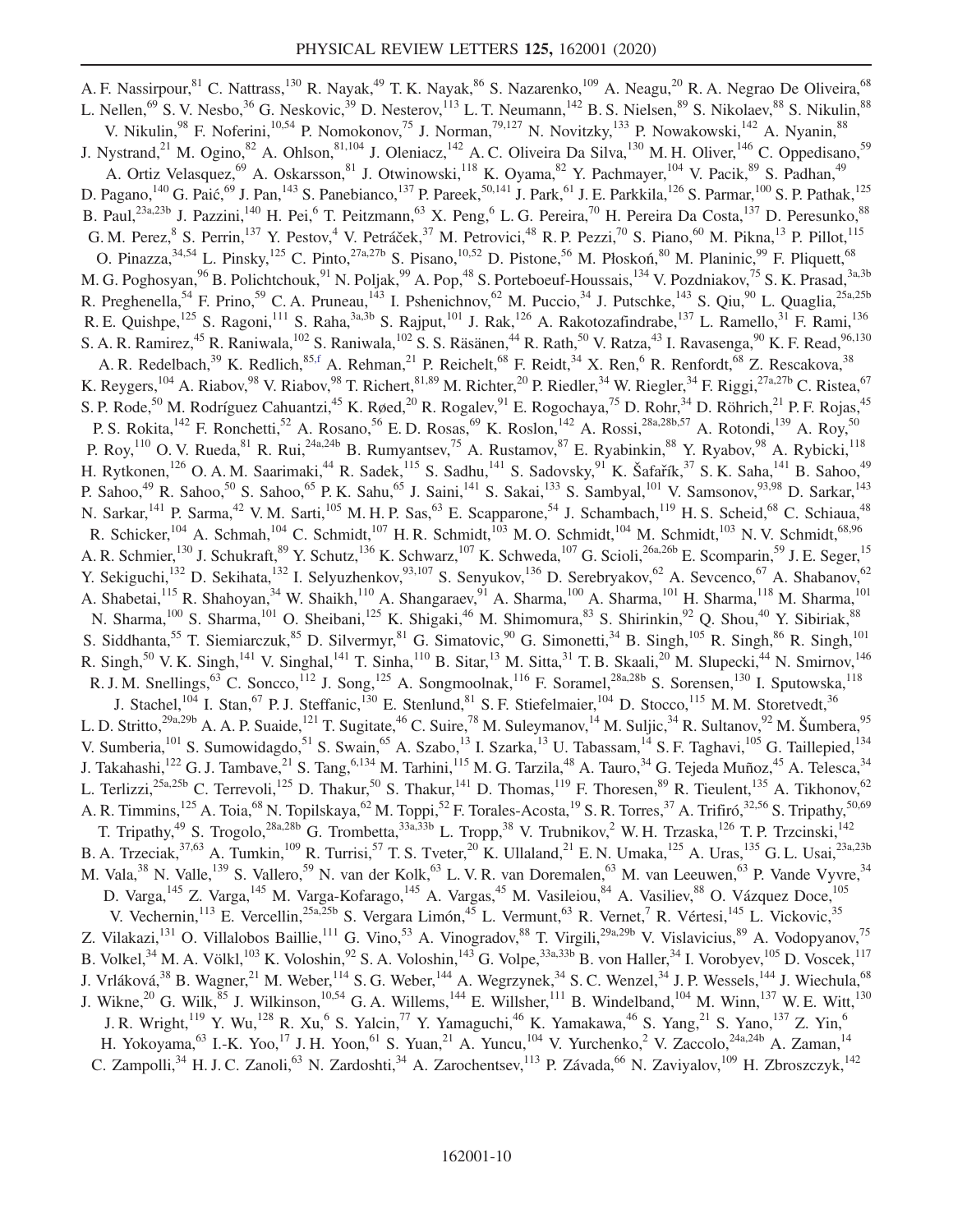M. Zhalov, $98$  S. Zhang, $^{40}$  X. Zhang, $^{6}$  Z. Zhang, $^{6}$  V. Zherebchevskii, $^{113}$  Y. Zhi, $^{12}$  D. Zhou, $^{6}$  Y. Zhou, $^{89}$  Z. Zhou, $^{21}$  J. Zhu, $^{6,107}$ Y. Zhu,  $6$  A. Zichichi,  $10,26a,26b$  G. Zinovjev,  $^2$  and N. Zurlo $140$ 

(A Large Ion Collider Experiment Collaboration)

<sup>1</sup>A.I. Alikhanyan National Science Laboratory (Yerevan Physics Institute) Foundation, Yerevan, Armenia <sup>2</sup>Bogolyubov Institute for Theoretical Physics, National Academy of Sciences of Ukraine, Kiev, Ukraine<br><sup>3a</sup>Bose Institute, Department of Physics, Kolkata, India<br><sup>3b</sup>Centre for Astroparticle Physics and Space Science (CAP <sup>4</sup> Budker Institute for Nuclear Physics, Novosibirsk, Russia <sup>5</sup>California Polytechnic State University, San Luis Obispo, California, USA  $6$ Central China Normal University, Wuhan, China  $^7$ Centre de Calcul de l'IN2P3, Villeurbanne, Lyon, France <sup>8</sup> Centro de Aplicaciones Tecnológicas y Desarrollo Nuclear (CEADEN), Havana, Cuba 9<sup>9</sup> Centro de Investigación y de Estudios Avanzados (CINVESTAV), Mexico City and Mérida, Mexico Centro de Investigación y de Estudios Avanzados (CINVESTAV), Mexico City and Mérida, Mexico Centro Fermi—Museo Storico della Fisica e Centro Studi e Ricerche "Enrico Fermi," Rome, Italy<br>
<sup>11</sup>Chicago State University, Chica <sup>296</sup>Gruppo Collegato INFN, Salerno, Italy<br><sup>30</sup>Dipartimento DISAT del Politecnico and Sezione INFN, Turin, Italy<br><sup>31</sup>Dipartimento di Scienze e Innovazione Tecnologica dell'Università del Piemonte Orientale and INFN Sezione Alessandria, Italy<br>
<sup>Alessandria, Italy<br>
<sup>32</sup>Dipartimento di Scienze MFF, Università di Messina, Messina, Italy<br>
<sup>33</sup>Sangipartimento Interateneo di Fisica 'M. Merlin', Bari, Italy<br>
<sup>33</sup>Sezione INFN, Bari, Italy<br>
<sup>33</sup>Sezion</sup>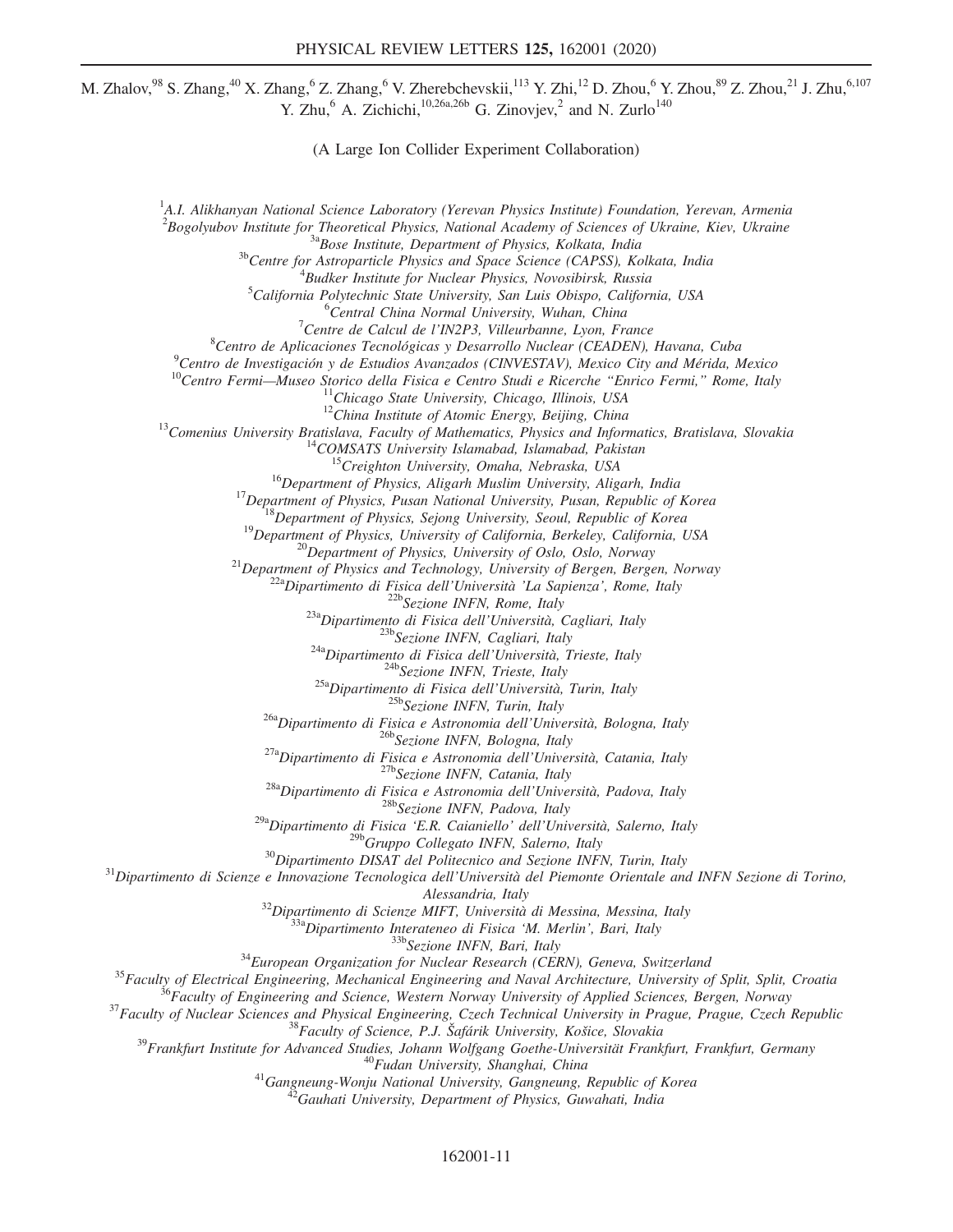$\emph{``Helmholtz-Institut für Strahlen- und Kernphysik, Rheinische Friedrich-Wilhelms-Universität Bonn, Bonn, Germany\n \emph{``Helsinki Institute of Physics (HIP), Helsinki, Finland\n \emph{``High Energy Physics Group, University, Hiroshima de Puebla, Puebla, Mexico\n \emph{``Hiroshima University, Hiroshima, Japan\n \emph{``Hiroshima University, Hiroshima, Japan\n \emph{``Hiroshima University, Hiroshima, Japan\n \emph{``Horia Hulubei National Institute of Physics and Nuclear Engineering, Bucharest, Romania\n \emph{``Indian Institute of Technology Bombay (IIT), Mumbai, India\n \emph{``Indian Institute of Technology, Endore, India\n \emph{``Indian Institute of Technology, Indore, Indore, India\n \emph$ 

<sup>52</sup>INFN, Laboratori Nazionali di Frascati, Frascati, Italy  $^{53}$ INFN, Sezione di Bari, Bari, Italy  $^{54}$ INFN, Sezione di Bologna, Bologna, Italy

<sup>55</sup>INFN, Sezione di Cagliari, Cagliari, Italy

<sup>56</sup>INFN, Sezione di Catania, Catania, Italy

<sup>57</sup>INFN, Sezione di Padova, Padova, Italy

<sup>58</sup>INFN, Sezione di Roma, Rome, Italy<br><sup>59</sup>INFN, Sezione di Torino, Turin, Italy

 $\begin{array}{c} \begin{array}{c} \text{60} \\ \text{INFN,} \end{array} \end{array} \begin{array}{c} \begin{array}{c} \text{60} \\ \text{In}} \end{array} \end{array} \begin{array}{c} \begin{array}{c} \text{61} \\ \text{In}} \end{array} \end{array} \begin{array}{c} \text{61} \\ \text{In}} \end{array} \begin{array}{c} \text{62} \\ \text{In}} \end{array} \begin{array}{c} \text{63} \\ \text{In}} \end{array} \begin{array}{c} \text{64} \\ \text{In}} \end{array} \begin{array}{c} \text{65} \\$ 

 $\begin{tabular}{c|c|c|c} \multicolumn{4}{c}{\textbf{\textit{m}}}_{\textbf{3D}}{\textbf{\textit{m}}}_{\textbf{5D}}{\textbf{\textit{m}}}_{\textbf{5D}}{\textbf{\textit{m}}}_{\textbf{6D}}{\textbf{\textit{m}}}_{\textbf{7D}}{\textbf{\textit{m}}}_{\textbf{8D}}{\textbf{\textit{m}}}_{\textbf{8D}}{\textbf{\textit{m}}}_{\textbf{8D}}{\textbf{\textit{m}}}_{\textbf{8D}}{\textbf{\textit{m}}}_{\textbf{8D}}{\textbf{\textit{m}}}_{\textbf{8D}}{\textbf{\textit{m}}}_{$ 

<sup>94</sup>Nuclear Physics Group, STFC Daresbury Laboratory, Daresbury, United Kingdom<br><sup>95</sup>Nuclear Physics Institute of the Czech Academy of Sciences, Řež u Prahy, Czech Republic<br><sup>96</sup>Oak Ridge National Laboratory, Oak Ridge, Ten

<sup>97</sup>Ohio State University, Columbus, Ohio, USA<br><sup>98</sup>Petersburg Nuclear Physics Institute, Gatchina, Russia<br><sup>99</sup>Physics department, Faculty of science, University of Zagreb, Zagreb, Croatia<br><sup>99</sup>Physics Department, Panjab Uni

101<br><sup>101</sup>Physics Department, University of Jammu, Jammu, India<br><sup>102</sup>Physics Department, University of Rajasthan, Jaipur, India